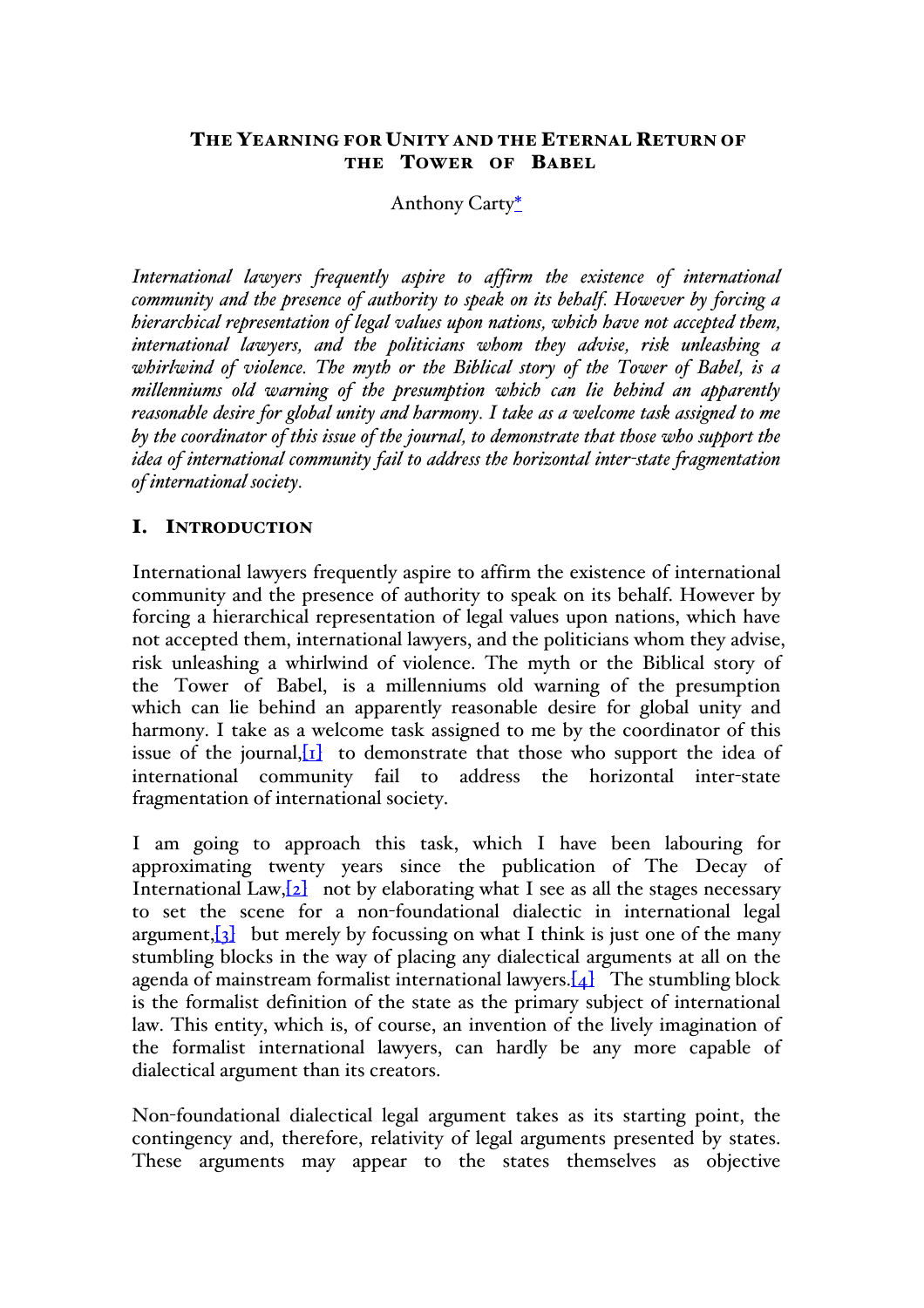representations of legal truths, i.e. in terms of analytical or normative legal theory, correct approximations to already valid legal norms This will usually have the corollary that, where disagreement arises, one or more states are taken to misrepresent legal truth and are therefore delinquent, and must be punished. Legal formalists, who are all foundationalists, tend to be rather violent people, always running to the Security Council, or around it, to enforce their legal representations on others. The non-foundationalist, who is as sceptical of himself as he is of others, must endeavour, in the present climate of international violence, $\{5\}$  to try to reassert the egalitarian priority of the inter-subjective as itself the only formal category with which to work. All legal argument will in fact be perspective driven, contingent to time and place, and, above all, relational, reactive, i.e., whether the parties are aware of it or not, dialectical. The non-foundational argument is anti-objectivist in the sense that it resists the search for a point of validity to resolve an argument, which is outside the parties themselves.

The difficulty with all of this for the formalist international lawyer is, quite simply, he does not see what it can mean to say that states could argue. Political scientists such as Raymond Aron may call states "cold monsters", prone to quite glacial argument, but, for lawyers these entities have no personality at all in an anthropomorphic sense. This is why the first difficulty for both legal formalists generally, as well as for those who want to see a legal form to an international community, is how there can be any language of understanding, misunderstanding, recognition or mis-recognition in relations among states. How can one reach so far as a dialectic of clashing cultures among entities conceived by formalist lawyers as corporatist in character, and conceived by international constitutionalists as stepping-stones on the way to a world corporate entity? The corporatist way of thinking excludes any direct contact with the human elements, which make up the community behind the state.

The corporatist way of thinking about the state resolves the problem of political legitimacy through a theory of representation, which has its roots in various forms of contractarianism. All of these theories suppose that legitimacy arises through the consent of the individual and this can be supposed - here enters the mythical character of contractarianism – to be given because of an original contract whereby he can be taken to have consented to the institutional framework whereby he is politically represented. Political legitimacy will be the equivalent of legal validity. If decisions are taken by corporatively authorized representatives then they will be legally valid and binding. The formalist lawyer's self-appointed task will be to assess whether decisions taken by supposed authorized representatives have been so taken. I say self-appointed task, because the most dominant theory of contractarianism applied by international lawyers is the Hobbsean variety, whereby the representor and represented are subsumed into one person, so that issues of invalid state actions, at least at the international level, are difficult to imagine.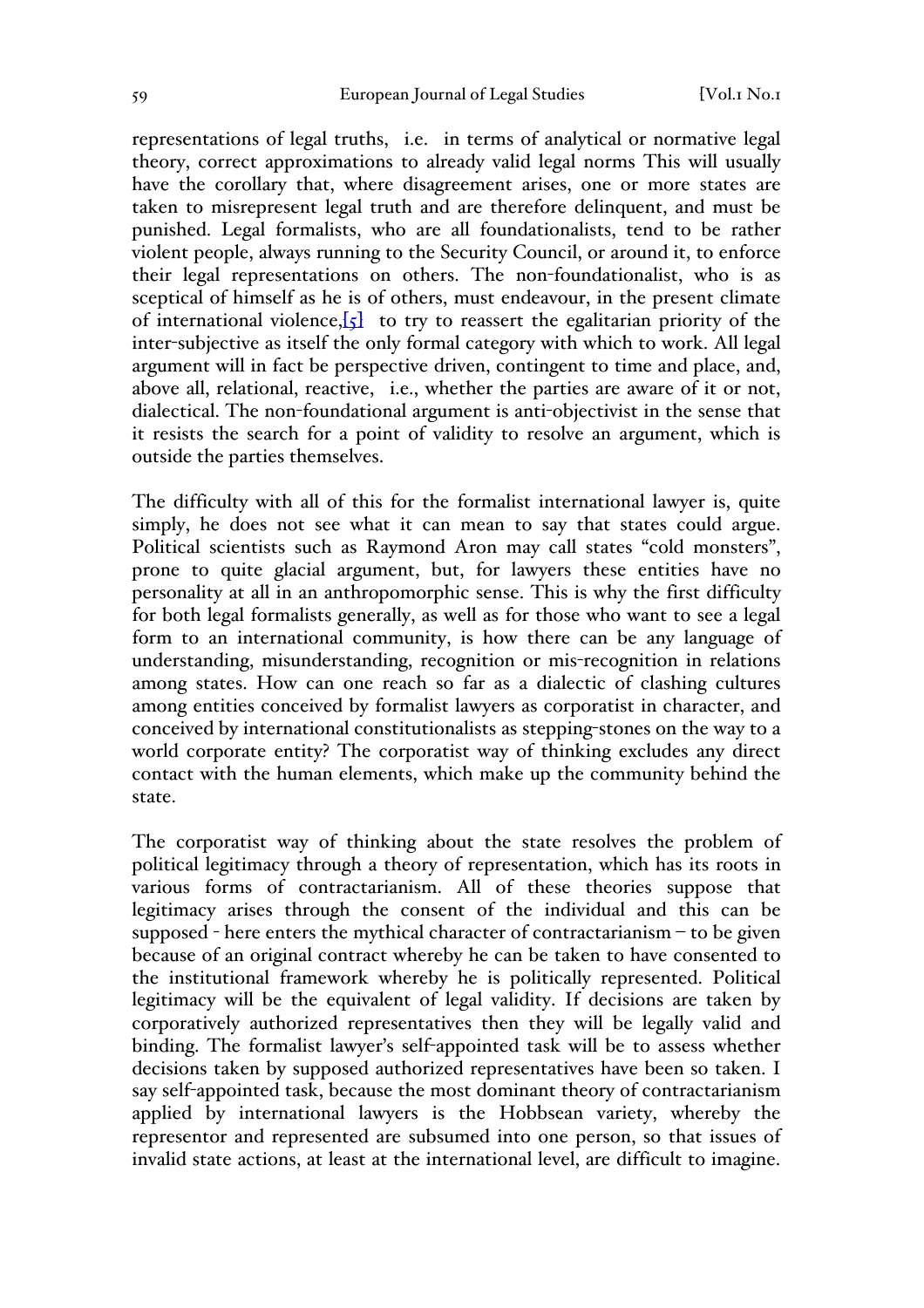Of course, state representatives accuse one another readily, of having committed invalid and illegal acts, but as there is not yet a world state, a world corporate entity which could resolve the validity of these allegations, it is precisely this type of mutual abuse that states find so frustrating and leads them to behave violently towards one another. So, whatever limited function the international lawyer may have as an external relations lawyer, a branch of constitutional law, at the international level he has really almost nothing to do. Nonetheless his conceptual framework for approaching international legal personality bars him from more productive avenues, such as the development of international legal dialectic.

It is proposed here to reiterate this argument by means of a close reading of contemporary French doctrine on international law, also as French is the second language into which this article will be translated. While by no means every country follows French doctrine, it is sufficiently sophisticated, in terms of awareness of the background of political theory underlying international law, to be taken as a genuine challenge for my project. The French state as a corporate entity in the formalist legal imagination is incapable of recognising any internationally significant dialectic, because it is, at the internal, domestic level, unitary and uni-dimensional. This primary international law understanding of corporatism is Hobbsean. It requires a unity of the represented and the representative in the latter. The essence of the state as a subject is a single will, which projects itself externally. There is quite simply no place for inter-subjectivity within the state and inter-state meeting is confined to a formal convergence of wills which represents a thoroughly statically conceived fettering of otherwise sovereign state discretion. This Hobbsean approach recognises that at the international level, there is no world corporate entity.

#### II. CORPORATIVISM AND CONTRACTARIAN THEORY

It is the actual corporate character of the state that counts. A state as a structure is inconceivable $[6]$  if it does not have a constitution, which treats a group of persons as organs of the state. As Combacau says, the apparition of the state is inconceivable if the collectivity does not give itself the organs by means of which the actions of fact of the social body which it, presumably the collectivity, (les agissements du fait du corps social) constitutes already, can be imputed to the legal corporative body (corps de droit) which it claims to become.[7] The co-author Sur says of the relation state/nation, the coincidence of the two is a delicate matter. The national composition of a state is a social reality and not a juridical matter. International law attaches to the idea of sovereignty and sees in the state a stable element and foundation. Sovereignty itself signifies a power to command. As Combacau says $[8]$  sovereignty signifies the power to break the resistance as much of one's own subjects as of one's rivals in power. It has to subordinate both. The beginnings of the institutions of the state are a matter of fact because, by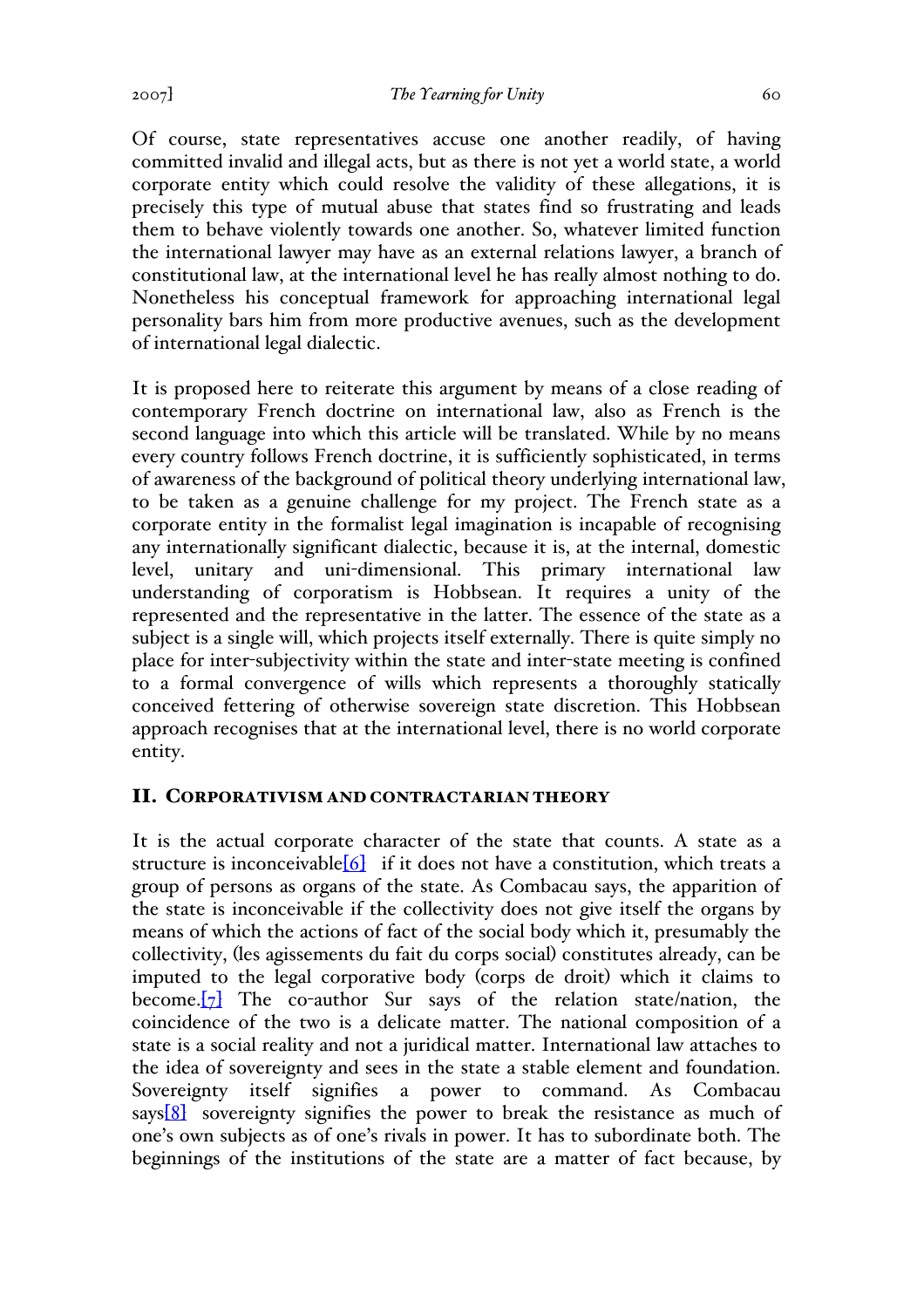definition, the state does not pre-exist them- that is, the institutions have not come into being by a constitutional procedure. They may claim legitimacy from a struggle which the collectivity has against a state which it judges oppressive, but international law is indifferent to the internal organisation of collectivities. Nothing requires that organs be representative, but merely that they have power "[...] de quelques moyens qu'ils aient usé pour le prendre et qu'ils usent pour l'exercer".[9]

This obliteration of the social body or community as against the corporate character of the state itself is reproduced across the whole spectrum of French international law textbooks, regardless of their ideological tone. In Droit International Public by Nguyen Quoc Dinh, Patrick Daillier and Alain Pellet, the authors say that for the definition of the elements of a state, among the terms population, nation and people, only the first is accepted. Disagreement is total on the meaning of the term "nation". The spirit of this analysis is the same as with Combacau and Sur. The effect of a right of secession, vindicating a right of self-determination of peoples, would be unlimited territorial claims. So any recognition of the material substance of the social body is seen by Daillier and Pellet as an immediate recipe for international social chaos. Once a state is created it confiscates the rights of peoples.  $[10]$ 

In the collective volume directed by Denis Alland, Droit International Public provides a very lucid third chapter on the state as a subject of international law, which makes rather explicit the philosophical and ideological foundations of French formalism. Using virtually identical metaphors to Daillier and Pellet he speaks of the right of self-determination of peoples as a matter which may be exercised at a particular historical instance, after which the people effaces itself once again behind the state. $\overline{[11]}$  He draws a distinction between the sociological and juridical definition of the state, and he prefers the former, which reflects the factual, historical origin of the state, that its coming into existence is not governed by international law.[12]

It is only in the work of Dupuy, arguably the most purely technical, in the international law sense, that the inherent confusion of the whole French approach is brought to light. In his Droit International Public, Pierre-Marie Dupuy gives extensive attention to the relationship between the classical definition of the state and the right of self-determination of peoples, saying that the problem is difficult because the latter is accepted as legal and as applying in all situations, if one follows the letter and the logic of the international legal texts (my italics).[13] He looks to international recognition as a solution, with the qualification that there are not clearly objective criteria to identify what constitutes a people. While international law is no longer indifferent to issues of legitimacy and human rights, it will still be a question whether the traditional elements of the state, which express effectiveness, are reunited in a particular case. $[14]$  This position more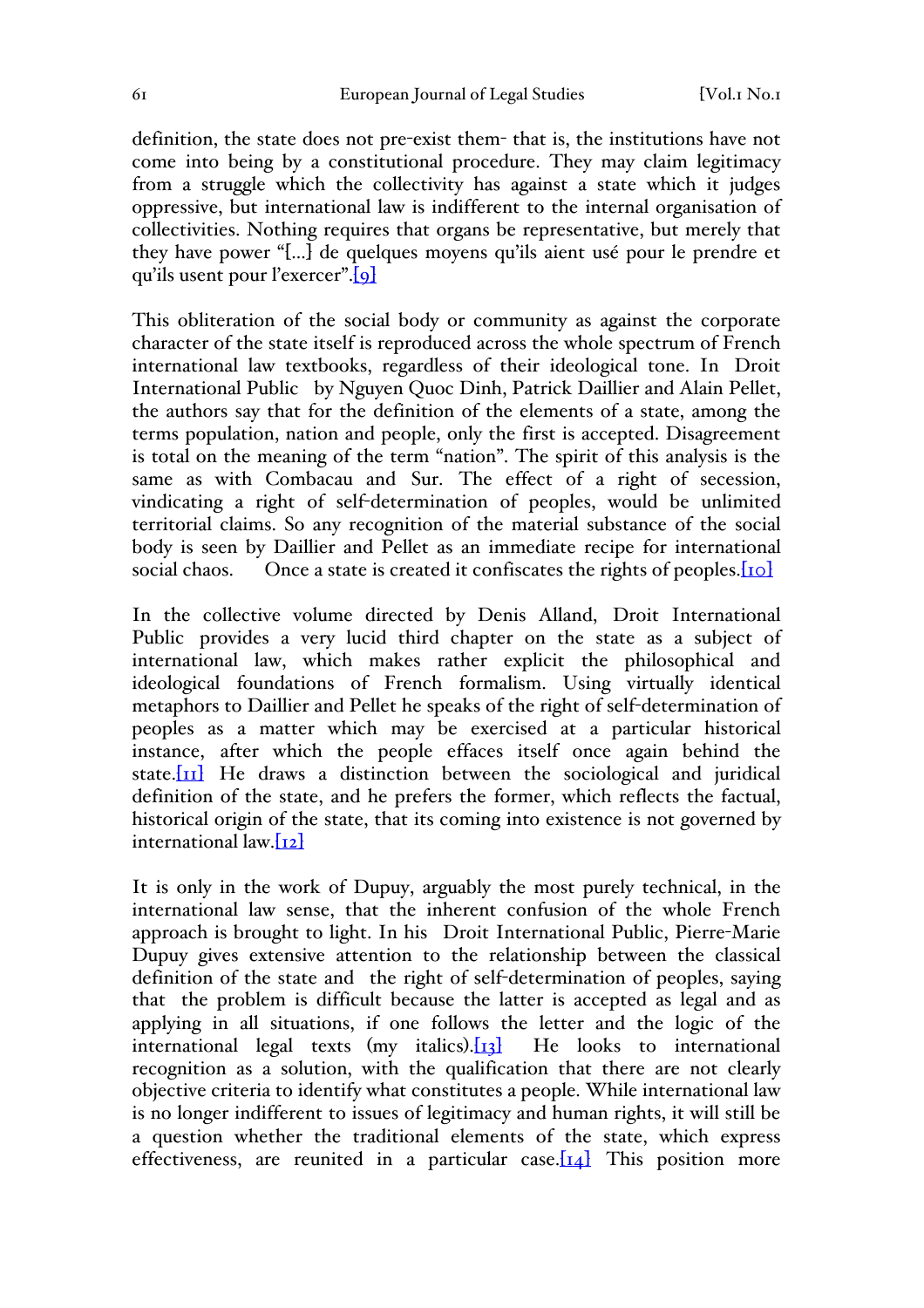accurately recognises the confusion that international law does experience, between corporatist and ethnic or other social concepts of the personality of the main subject of international law.

Once constituted, the state appears to exist in an immaterial world. It is said that the state as a corporate body is detached from the elements that compose it. This reasoning allows Combacau to say that the moral personality of the state, in the sense of corporate identity, removes the significance of the identity of the persons and the groups which make it up materially. This has the consequence that the greater or lesser modification of the spacial basis or the population of this territorial collective which is the state do no more than draw in another manner the contours of the object with respect to which the international competences of the state are recognised.[15]

The historical significance of the corporatist approach (effectively Hobbsean in the French case) for the impossibility of a hermeneutic of inter-state traditions is made clear in the work of Jens Bartelson who describes the rupture with the past more contextually. The late medieval tradition, which included Vitoria and especially Grotius, started from the premise that Man is still embedded in a universal society and in the Cosmos. As Bartelson puts it "…the question was not how to solve a conflict between conflicting sovereigns over the foundation of a legal order, but how to relate concentric circles of resembling laws, ranging from the divine law down to a natural and positive law".[16] Whether Vitoria or Grotius, they would look to the resemblance of episodes and events by drawing upon an almost infinite corpus of political learning recovered from antiquity, whether legendary or documented, "…because it is assumed that they (modern rulers) share the same reality, and occupy the same space of possible political experience."[17] Neither Grotius nor Vitoria would countenance any opposition between the kind of law that applies between States and within States, since this would imply an absence of law.[18]

The break with the Medieval-Renaissance picture comes with the modern state arising out of the wars of religion of the 16th and 17th centuries. The conception of this state broke with any attempt to ground its existence in a transcendent order. The new state had to self-ground itself in the absolute, unquestionable value of its own security, as defined and understood by itself. The science of this state was Hobbsean, concerning thesovereign who obliges, but is not obliged, to whom everyone is bound, but which is itself not bound. Territorial integrity is an aspect of the security, which rests in the already established territorial control. This control of territory comes to be what the so-called law of territory has to authenticate and validate. The extent of the territory of one sovereign is marked by the boundary of the territory of other sovereigns. The actual population of each sovereign territory is limited to the extent of power of the sovereign, measured geopolitically. The populations of other sovereigns are not unknown "others" in the modern anthropological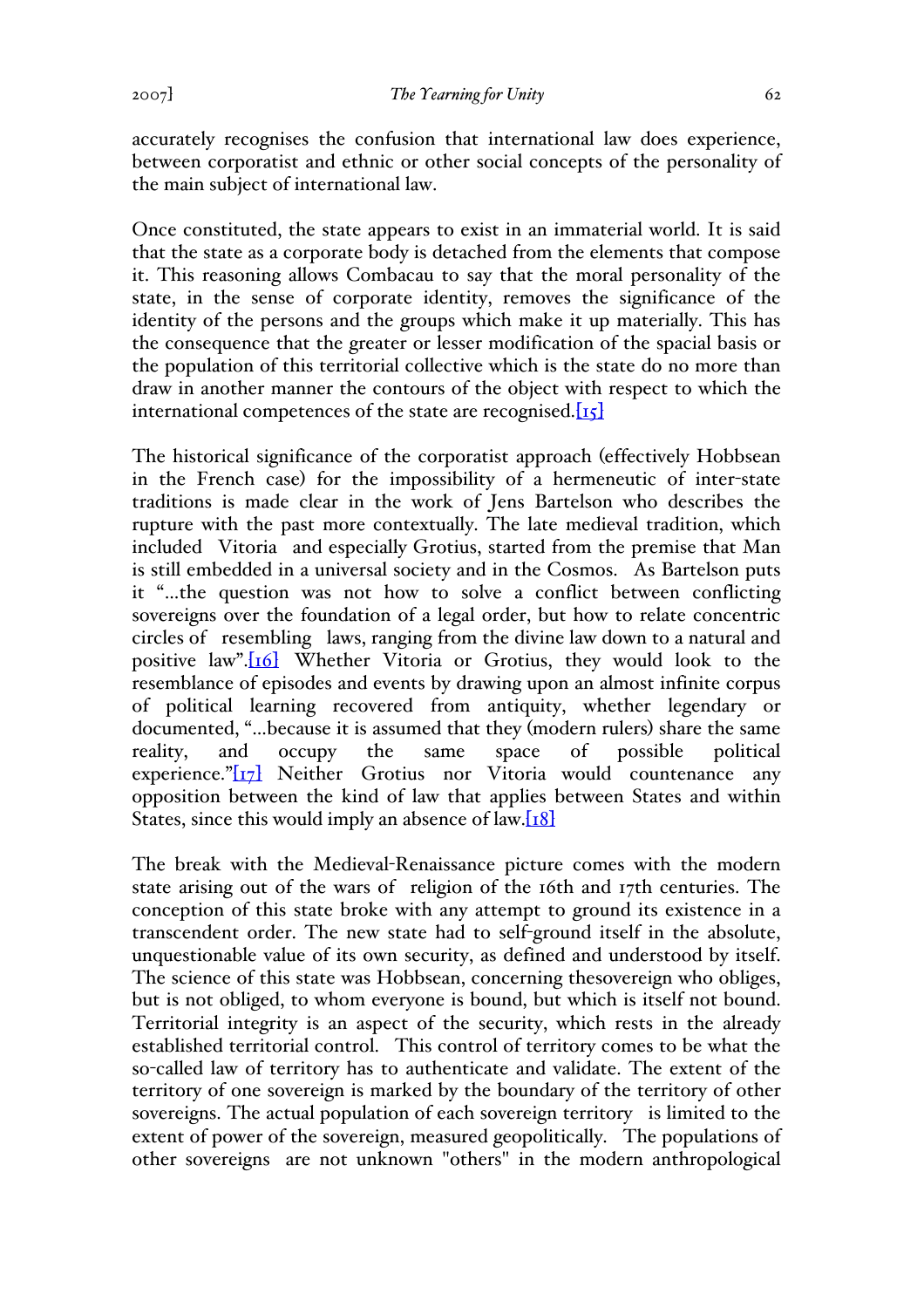sense, but simply people beyond the geo-political boundary of the state (my italics).[19]

The purpose of law is no longer to re-establish resemblances in a fragmenting medieval Christian world, but to furnish dependable information about the limits, as boundaries, of the sovereign state, whose security rests precisely upon the success with which it has guaranteed territorial order within its boundaries, regardless of whatever is happening beyond these boundaries. Mutual recognition by sovereigns does not imply acceptance of a common international order, but merely an analytical recognition of factual, territorial separation, which, so long as it lasts, serves to guarantee some measure of security. However, as Bartelson puts it, the primary definition of State interest is not a search for resemblances, affinities of religion or dynastic family. Instead interest is a concept resting upon detachment and separation (my emphasis). The rhetoric of mutual empathy or sympathy between peoples is, in a logical or categorical sense, inconceivable. International society is composed of a collection of primary, unknowable, self-defining subjects, whose powers of detached analytical, empirical observation take absolute precedence over any place for knowledge based on passion or empathy, whether oriented towards sameness or  $difference$ [20]

This structure of sovereign relations remains the basic problematic, which international lawyers face today. The origin of the State is a question of fact rather than law. One may not inquire into its composition or nature. Law is whatever the sovereigns choose to define as such through their will. The instability of this supposed legal order is patent. The status of mutual recognition as a means of assuring security is unstable. There is no agreement about the legal significance of recognition. Fundamentally the problem is that while there is plenty of what all the State parties are willing to identify as law, there is auto-interpretation of the extent of legal obligation.

So, law has come to be defined unilaterally by the Sovereign (of Descartes and Hobbes). The meaning of legal obligation has no communal sense. It merely attaches spacially to a geo-politically limited population. Sovereigns, detached and separate from society, can determine meanings by legal fiat, by using words to reflect their exclusive monopoly of physical power and the capacity to coerce. It has always been my wish to argue, since The Decay of International Law (1986), that international legal concepts have been embedded in political theory, i.e. probably long forgotten projects to give meaning to public life. The corporativist project rests upon a contractarian myth, expressing the belief that all political legitimacy, and with it legal validity, must rest upon being able to draw a contractual chain, however implicit or supposed, between the consent of the individual and the act of the state. Thereby the state act has a legally and politically representative character. If the chain is clearly broken at any point, both the lawyer and political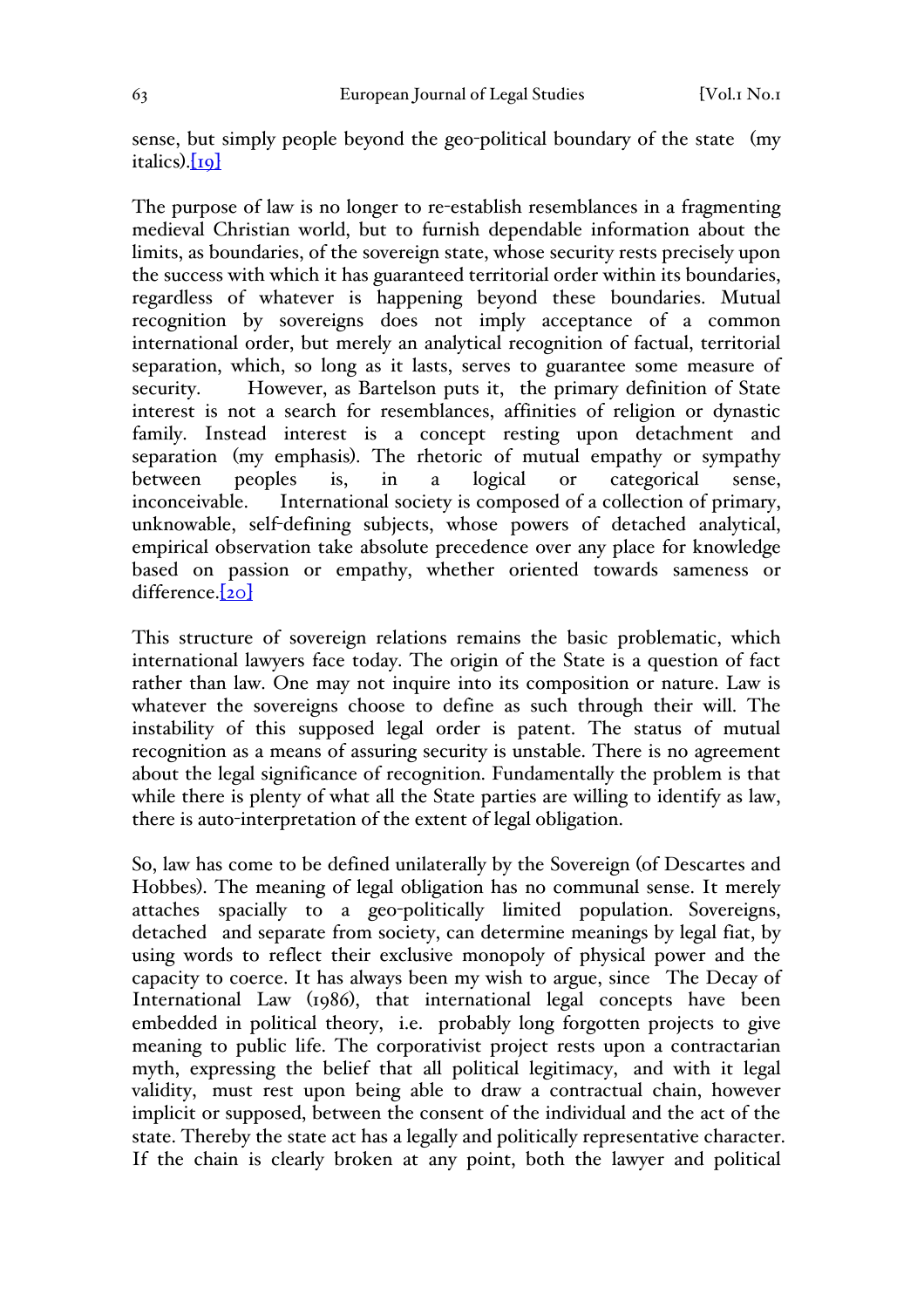theorist will say that legal validity and political legitimacy have vanished. That is all either of these two would-be professionals have to do or indeed can do. They do not have to recognise or understand anyone, or indeed engage in any material argument, dialectical or otherwise with anyone. Formalism is a matter of chasing after the imaginary contractual chain.

The most penetrating criticism of contractarian theory known to me comes from political theology, which has the perspective sufficiently broad to appreciate the mythical character of the theory and how it blocks the way to a legal politics of cultural identity. Oliver O'Donovan points out how any community identity rests upon historical provenance.<sup>[21]</sup> He objects, contrary to the Hobbsean and other contractarian myths, that contractarian theory as a way to political authority cannot actually constitute a people.[22] A state structure, the outcome of a successful argument for political authority, serves for the defence of something other than itself. O'Donovan makes the vital claim that contractarianism, as a mythical foundation for political authority, offers no theory of identity that could support the moral unity of a people.<sup>[23]</sup> He affords a brilliant insight into the extraordinary violence of self-styled Western democracies; when he goes on to argue that this huge deficiency in contractarian theory leads its proponents into a compensatory compulsion to impregnate the shell of their societies with an ideological self-consciousness from the very start. For instance, Rawls' language distinguishing liberal from so-called decent peoples is abstract political invention, not rooted in ordinary life. The narrative myth of constitution has to perform the task of political analysis.

O'Donovan has also understood the inevitable path which contractarian theory will follow at the global level and makes the point that the theory will be selfdriven to think globally of a single world government, reigning over a nonexistent world people, since the theory has no place for identity. The theory makes impossible any material, mutual dialectic of identities, because contractarianism ignores any moment or place for recognition, conceiving the representative relation as achieved by a once and for all act of the human will $\left[24\right]$  i.e. in the founding Hobbsean contractarian myth, which combines the representative and the represented in one entity. As there are no possibilities of mutual recognition – given the once and for all expression of a single unified will – whether of Hobbes or Rawls – the newly constructed entity, whether national or global, cannot be self-reflective or exist in relationship. A government of a people without internal relations of mutual recognition can have no identity (p.214). So, at the global level, contractarianism can only jump to a theory of world government, once again striving forcefully to reproduce globally a single world people, just as the single state produces ideologically its own people.<sup>[25]</sup>

Again, a crucial insight into contractarianism that O'Donovan provides is that the single global people reproduced by a global constitution ignores the idea of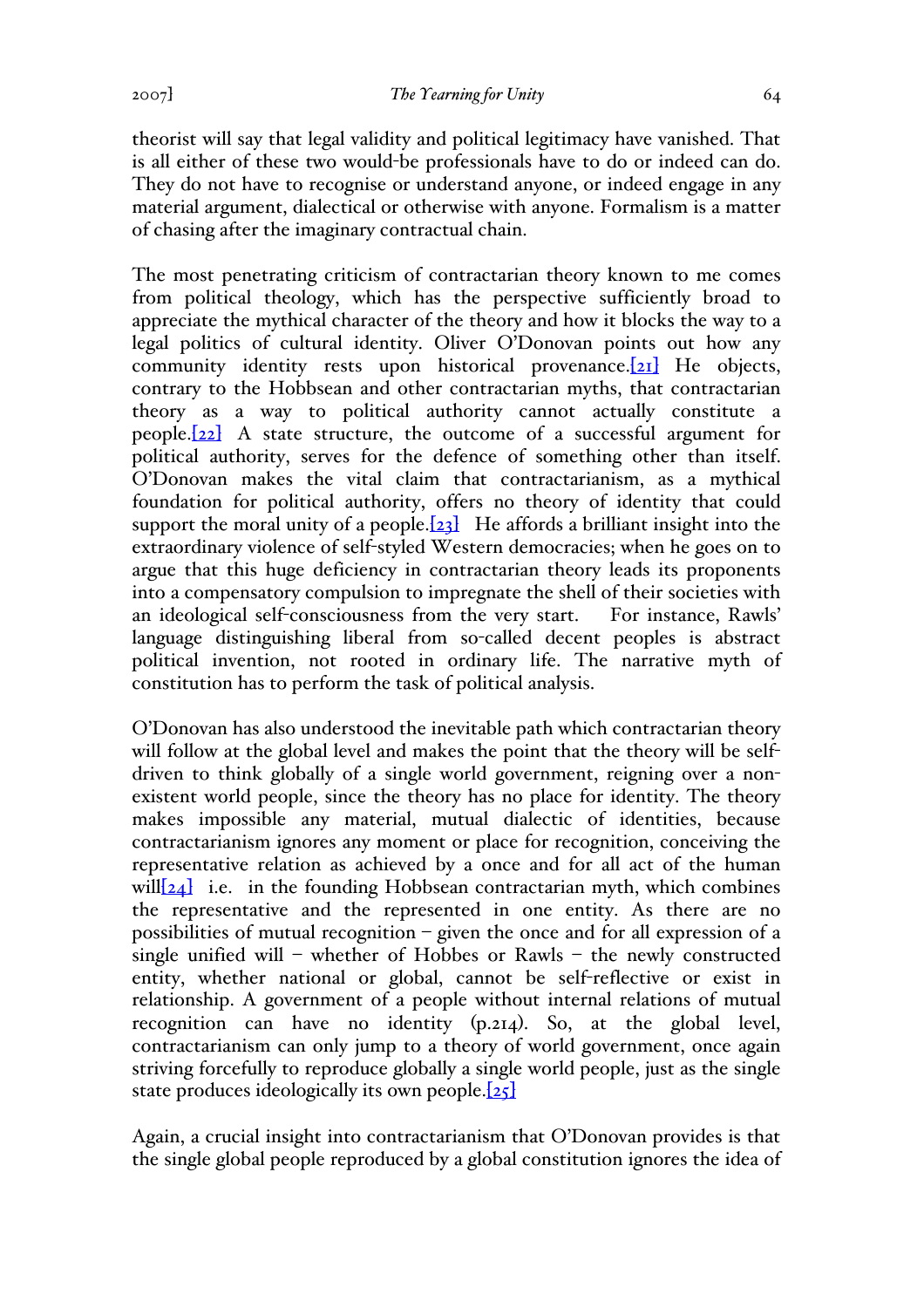a people as a subject in a world of reciprocating others. This is why it inevitably happens that schemes of world government cannot be distinguished from the realities of imperial- colonial enterprise, given that they work with an abstract idea of a government of a people with no internal relations of mutual recognition. $[26]$  In whatever their claims to universality, all empires need strong boundaries – empires are driven, metaphysically to recreate the I-Thou relationship, for instance as Rome did through Byzantium.

The brutality of contractarian universalism can be seen so clearly in the solipsist argument of Robert Kagan's Paradise and Power, where, as O'Donovan would lead us to expect, an ideologised concept of American democracy, as an objective value, is projected onto the global scene, whose violence is above all a failure of cognition, rooted in a two-fold failure of both internal and external self-recognition and mutual recognition. As O'Donovan has pointed out $\sqrt{27}$  a people must have internal relations of mutual recognition to have a capacity for identity and hence external relations of recognition. The ideological aspiration of a single state to be a global government - anyway only ideologically implicated – ignores the idea of a people as a subject in a world of reciprocating others. It may not be fashionable in academic scholarship to pinpoint a particular country and a particular personality, but the issue of imposition of a constitutional order, outside American policy, is purely academic. I agree with Kagan, "that EU foreign policy is probably the most anaemic of all the products of European integration". [28]

The challenge of global liberal constitutionalism, effectively, comes only from this American source. Of course, the irony is that it is not conceived in terms of multilateral institutionalism, but, as O'Donovan warns, it depends upon a confusion of the self with the global. It is best to quote Kagan, as paraphrasing of Kagan's delirious script will risk the accusation of anti-American bias in anaemic European academic circles:

"The United States is a behemoth with a conscience… Americans do not argue, even to themselves, that their actions may be justified by rai son d'etat. They do not claim the right of the stronger or insist to the r est of the world that "the strong rule where they can and the weak suffer what they must. The United States is a liberal, progressive society thr ough and through, and to the extent that Americans believe in power, th ey believe it must be a means of advancing the principles of a liberal civil ization and a liberal world order".[29]

"Americans have always been internationalists, but their internationalis m has always been a by-product of their nationalism. When Americans s ought legitimacy for their actions abroad, they sought it not from supran ational institutions but from their own principles. That is why it was alw ays so easy for so many Americans to believe that by advancing their ow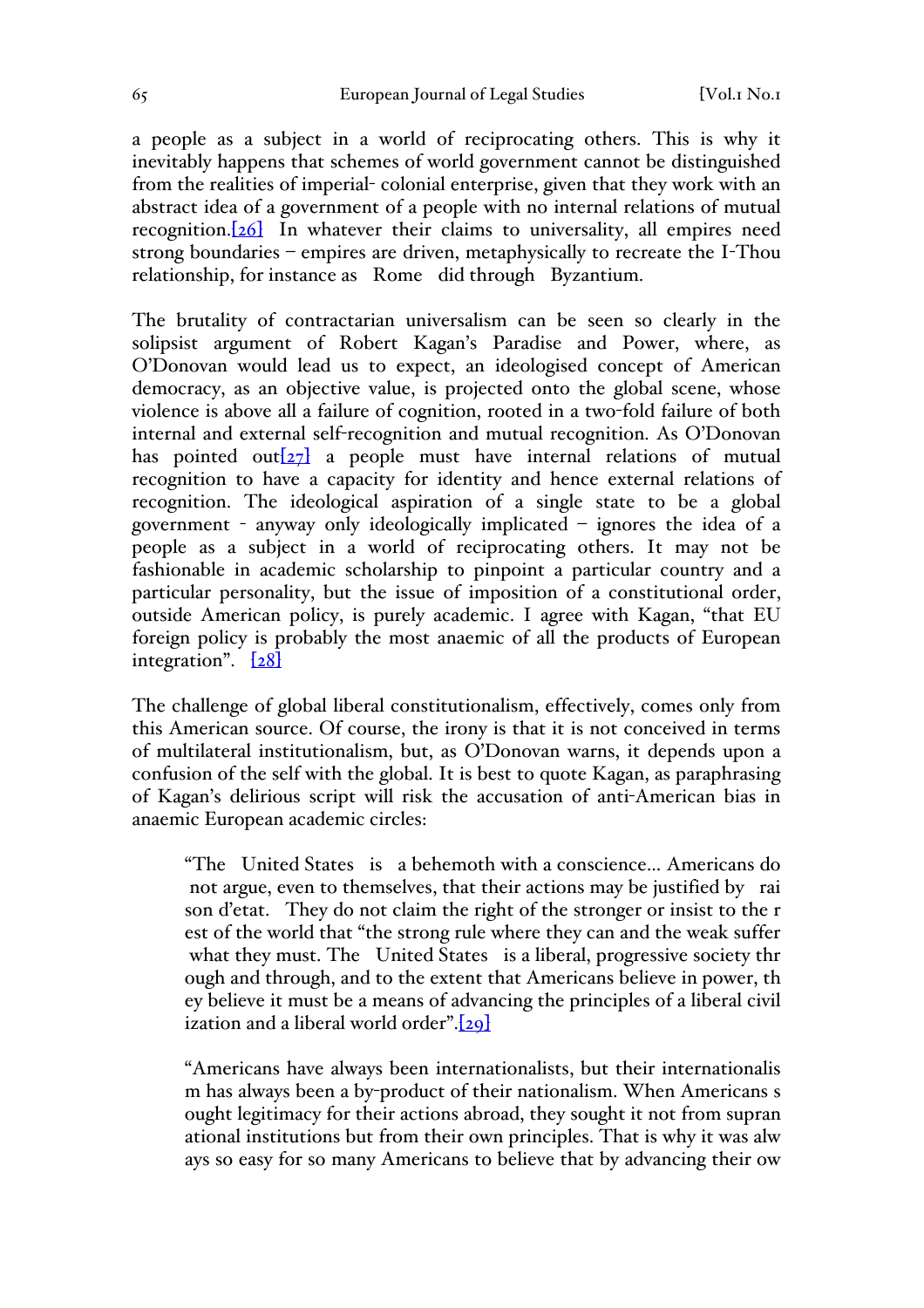n interests they advance the interests of humanity".[30]

This perspective will not change, in Kagan's view, and it has long been the American position. Both the Clinton and Bush administrations rested on the assumption of America as the indispensable nation. $[31]$  Kagan continues: "Americans seek to defend and advance a liberal international order. But the only stable and successful international order Americans can imagine is one that has the United States at its centre". $[32]$  This is not described as an expansion of international law, because supranational governance means for Kagan, working with other nations.[33] Instead Kagan means actual government of the whole world by the United States. So he says:

"Just as the Japanese attack on Pearl Harbour led to an enduring Americ an role in East Asia and in Europe, so September 11, which future histori ans will no doubt depict as the inevitable consequence of American invo lvement in the Muslim world, will likely produce a lasting American mili tary presence in the Persian Gulf and Central Asia, and perhaps a long te rm occupation of one of the Arab world's largest countries. Americans may be surprised to find themselves in such a position…But viewed from the perspective of the grand sweep of American history, a history marke d by the nation's steady expansion and a seemingly ineluctable rise from perilous weakness to the present global hegemony, this latest expansion of America's strategic role may be less than shocking".  $[34]$ 

## III. INTERNATIONAL LAW FORMALISM: THE ETERNAL QUEST FOR TH E WILL OF THE STATE AND SOCIOLOGICAL CRITIQUE THEREOF

At the level of legal formalism in Europe the difficulties with contractarian positivism are less pressing, because whatever schemes of world domination may be afloat in academic circles of legal and political cosmopolitanism, they are not going to be realised politically. Instead, the problem is more sclerosis in academic work. The only form legal communication among states can take is a Triepel-like meeting of state wills as they go beyond their institutional state boundaries to conclude international legal agreements. These could lead to the foundation of international institutions having the pretension to be constitutions of world society. Some German doctrinal study does choose to interpret the UN Charter in these terms. Critical Legal Studies has enjoyed mounting a campaign to demonstrate that the search for the "original intention" of the inter-state legislators cannot be found. The common intention of the somehow originally unified individual state wills is taken to be an ideological illusion.

In other words Critical Legal Studies does not itself afford any way out of this impasse. It will be sceptical that there is a coherent, or dense, culture behind the institution of the state that will allow any recourse to a rebirth of international studies by focussing on the interplay between different national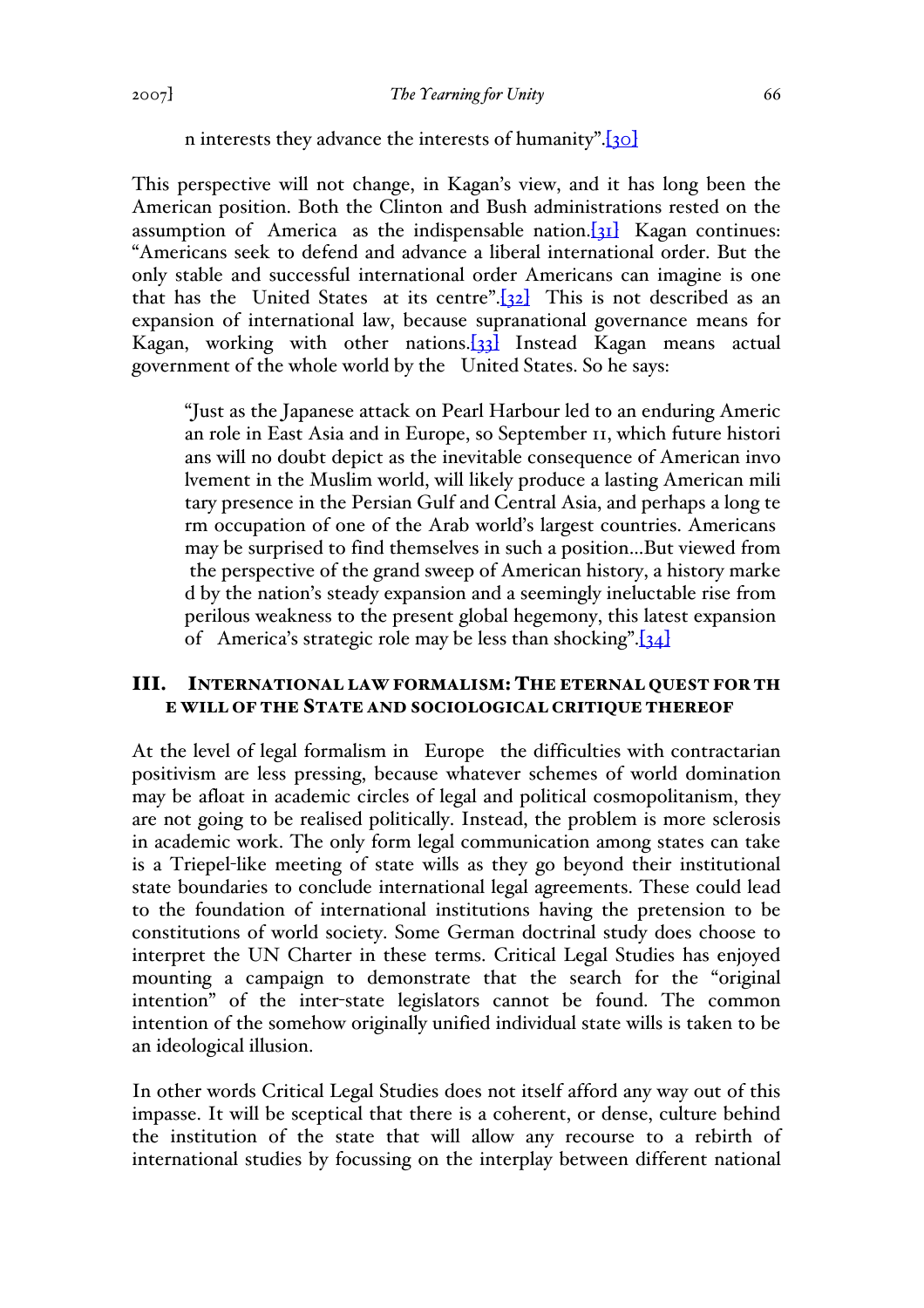legal traditions and understandings. That would be to "essentialize" collective social beings. Critical Legal Studies shares with contractarianism the absence of any social theory beyond legal institutions. Just as it will question whether there is any "intention of the legislator" beyond the projection of the legal interpreter, so it will treat the idea of cultural community as a construction of the intellectual. The exercise that I am now proposing will appear to Critical Legal Studies as a form of regressive positivism, social and historical realism. With respect to actual states in the world, whether France, China or Uruguay, one should search for a concrete understanding of how particular states have been constructed and open a way to include the dimension of self-awareness of nation states as frameworks of epistemological self-awareness. This points the way to collective, inherited traditions and prejudices etc., which contribute to the style and content of collective behaviour.

The Swedish philosopher Axel Haegerstrom deconstructs, as a natural law myth, the argument that one can speak of the will of the state as an organised authority within society. That is to say, he begins the sociological task of trying to unearth the whereabouts of the structures, which are the figments of the legal and political formalist imagination. Empirically no organised authority in a society can be so centralised that it is confined to a single person. Any system of law is merely maintained by a majority of the population for an infinite variety of motives, so long as they have no sufficiently focussed motives for breaking with that system of law. The idea that a society governing itself implies a unitary willing, in turn implying a unitary subject is perhaps habitual. However, it can only mean that certain rules relating to a group are supposed to be applied by specifically appointed persons, somehow "through forces operative within the group". In the end it is a judge who declares a legal principle in litigation.[35]

If law understood as an imperative is called the will of the state, one will still not be able to look to an identifiable group maintaining the system of rules within the group. The reason is that all sorts of factors make up the social forces that maintain the impact of the rules. This medley of factors includes the habits of people to obey decrees, popular feelings of justice, class interests, the lack of organisation among the discontented, the positive acquiescence of the military. Even if each person wishes to conform to the law that does not imply a unitary will in all those individuals participating, that they have a common end as a unifying focus. The force of a law never depends merely upon the fact that a certain section of persons within a group desire it to be obeyed. The concept of a unitary will as a measuring rod for judging the claims of other original sources of law e.g.custom, equity, by resort to the supposed real will of the state authority, is in fact a continuing spectre of natural law. $[36]$ 

The idea that there must be a supreme rule of law, which is a principle of validity of all legal systems translates into the idea that every group is a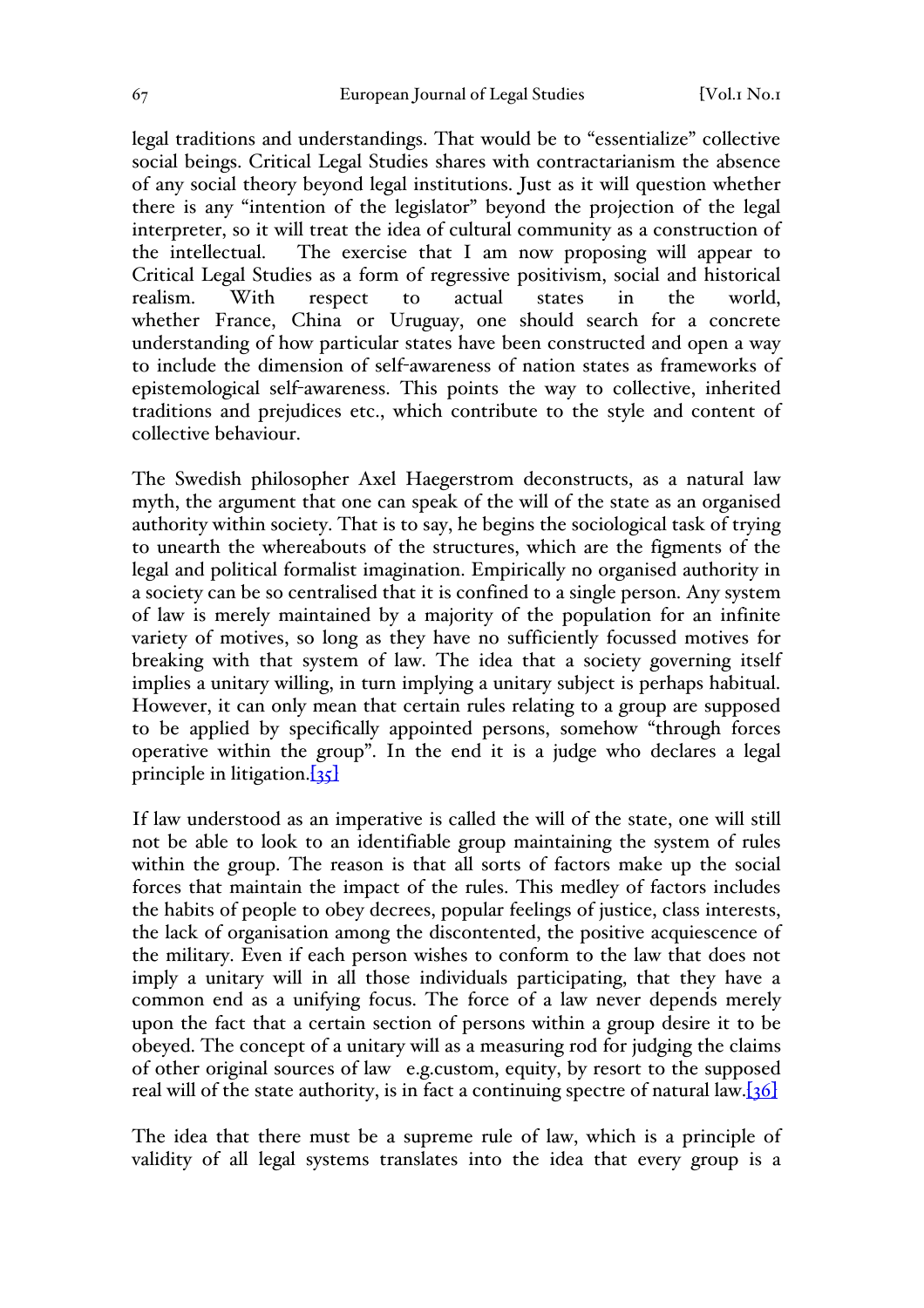corporate entity with a supreme holder of power whose ordinances must be followed. This proposition is supposed to be a necessity of thought but rules are applied in practice, as applications of law, in consequence of the already mentioned medley of general extra-legal factors. There is no factual continuity or coherence in legal rules other than what is stated by the judges. Authority is not in fact clearly attributed to individuals in a corporate hierarchy if one is to look to rules, and practices actually followed. Such as way of thinking is in fact all a part of the already mentioned naturalist myth of contractarianism, supposedly legitimising politically and validating legally every decision taken in a way that can be traced back, purely hypothetically, to individual consent. So the belief of positivist international lawyers that there is an identifiable state "complete with will" is a natural law (contractarian) fantasy. There is now absent the classical natural law association with a supposed objective justice, but the obsession with legal validity has simply replaced that idea of justice with a concept of legitimacy based on a fictional individual consent. Haegerstrom's basic point is that this approach to law fails to regard legal systems as actual social-psychological phenomena. Indeed he appears to go so far as to argue that any theory of the sources of law will presuppose naturalist fantasies of unitary harmony, when in fact the very idea of the existence of laws supposes a continued application of them, which is as difficult to unravel sociologically, in terms of actual driving forces, as the idea that one can unravel the intentions behind any original declaration of the laws. $[37]$ 

As a heuristic device Haegerstrom's so-called sociological realism is immensely helpful in deconstructing the intellectual apparatus with which the formal and particularly French tradition of international law works. Traditionally a legal question is usually a variant of the theme: whether the sovereignty of the state is limited by some international rule, willed explicitly or implicitly by itself alone or in conjunction with others or by the international community as a whole, which has, equally, expressed its will if only implicitly. The international or national judge is set in search of valid rules. Thereby national sovereign space is either limited or extended as a result of the judgement reached as to the whereabouts of the international legal rule. To accomplish all of this, international lawyers at present think with the formalist triangle of sovereignty, international law and community, without any regard for the concrete factors, which are peculiar to the evolution of nations and their relations with one another. Formal logic does not express the reality of actual social movement and so the society of nations, the so-called international community, has a form as unitary as the so-called sovereign state (the organised nation), hiding as much profound difference as exists within states. The UN Charter, in this "objectivist logic", rediscovers its conclusions at its point of departure. For instance, the international conditions the national, modifying it or abrogating it ipso facto. Indeed the two cannot logically conflict, because the trio state, international society and legal order are uni-dimensional elements of a formal equation. For instance municipal law cannot overrule or be invoked against international law. Equally, the principle rebus sic stantibus cannot, in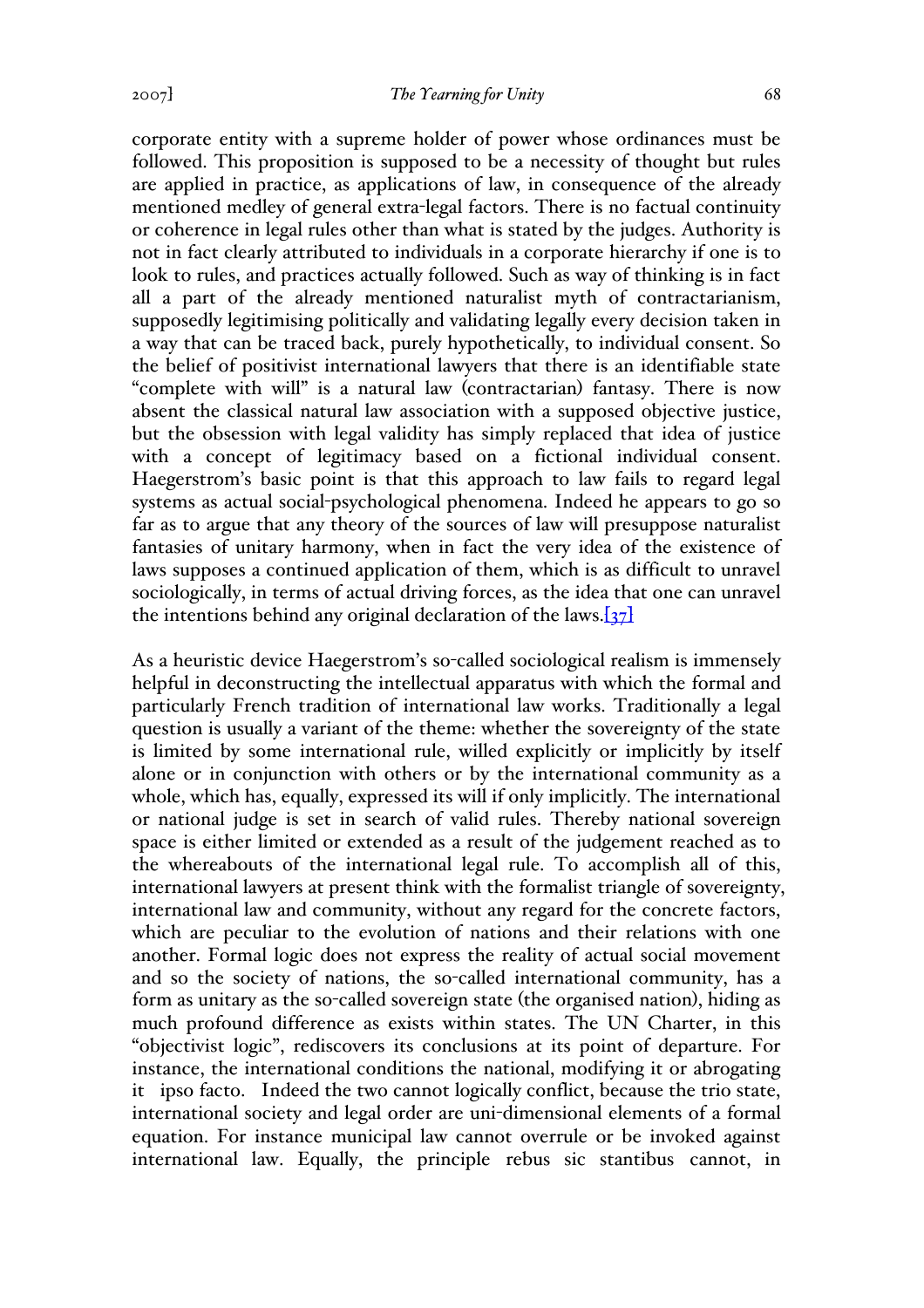promissory commitments, override the principle pacta sunt servanda etc., effectively the same as the principles either of the priority of the international community or of the inevitable harmony of the international and national communities.<sup>[38]</sup>

Critical Legal Studies is correct that the illusory search for any of these national or international "legal wills" is merely a projection of the interpreting judge, who never undertakes what Haegerstrom, or any sociologist, might remotely recognize as a realistic, empirical search for the actual intentions of real people. However, the difficulty with the critical school, is that it leaves matters there. It recognises, in very vague and general terms, the contingency of the social reality, or at least what it might call, "that which lies beyond the purely projected legal forms", but it does not attempt to reach out beyond these forms. And indeed, it cannot, for it accepts Haegerstroem's radical critique of the subjective premises of the contemporary dreamy legal formalism. So, Haegerstrom rejects the Kantian idea that human reason can introduce an "ought" into human behaviour, because subjective attitudes in terms of feelings are reduced to, or explained in terms of, the outcomes of social upbringing and tradition. A clash of subjective attitudes has no moral significance and cannot be resolved. The idea of normative judgement tries to retain the element that something is true because it springs from our will as intelligence and so from our proper self. However, this merely refers to feelings with which, in Humean terms, the person assumes a certain attitude to what is given. If the person lacks the appropriate attitude of feeling and volition, the feeling of attachment to obligation vanishes. Any search for external authority is illusory, which means that any search for "objective standards for normative judgement" will be authoritarian and produce fanaticism.[39] Hence the critical legal scholar will treat any essential search for "objective normative foundations" as fanatical, hegemonial or whatever. Instead he will preach to the judicial interpreter, the virtues of modesty and conversationalism, while still supposing, quite inexplicably, that somehow the international legal enterprise, and particularly its judiciary, should continue to function.[40]

# IV.FROM SOCIOLOGICAL CRITIQUE TO CULTURAL, PHENOMENOLOGI-CAL INTERPRETATION

However, the next step on the way to a more constructive inter-cultural dialectic, and with it, exercises in international legal translation, is to recognise, as does Raymond Aron, that psycho-social collectivities are a primary fact of international society. Individual life rests, dually on heredity and reflection, (my emphasis) which is not so much racial or territorial as cultural. With a collection or assembly of beliefs and conduct, nations find some internal or domestic harmony in relations of culture, in the narrower sense, politics, history and reason, which ground their language and also law as distinctive styles of existence. $[41]$  These are a mixture of prejudice and reflection,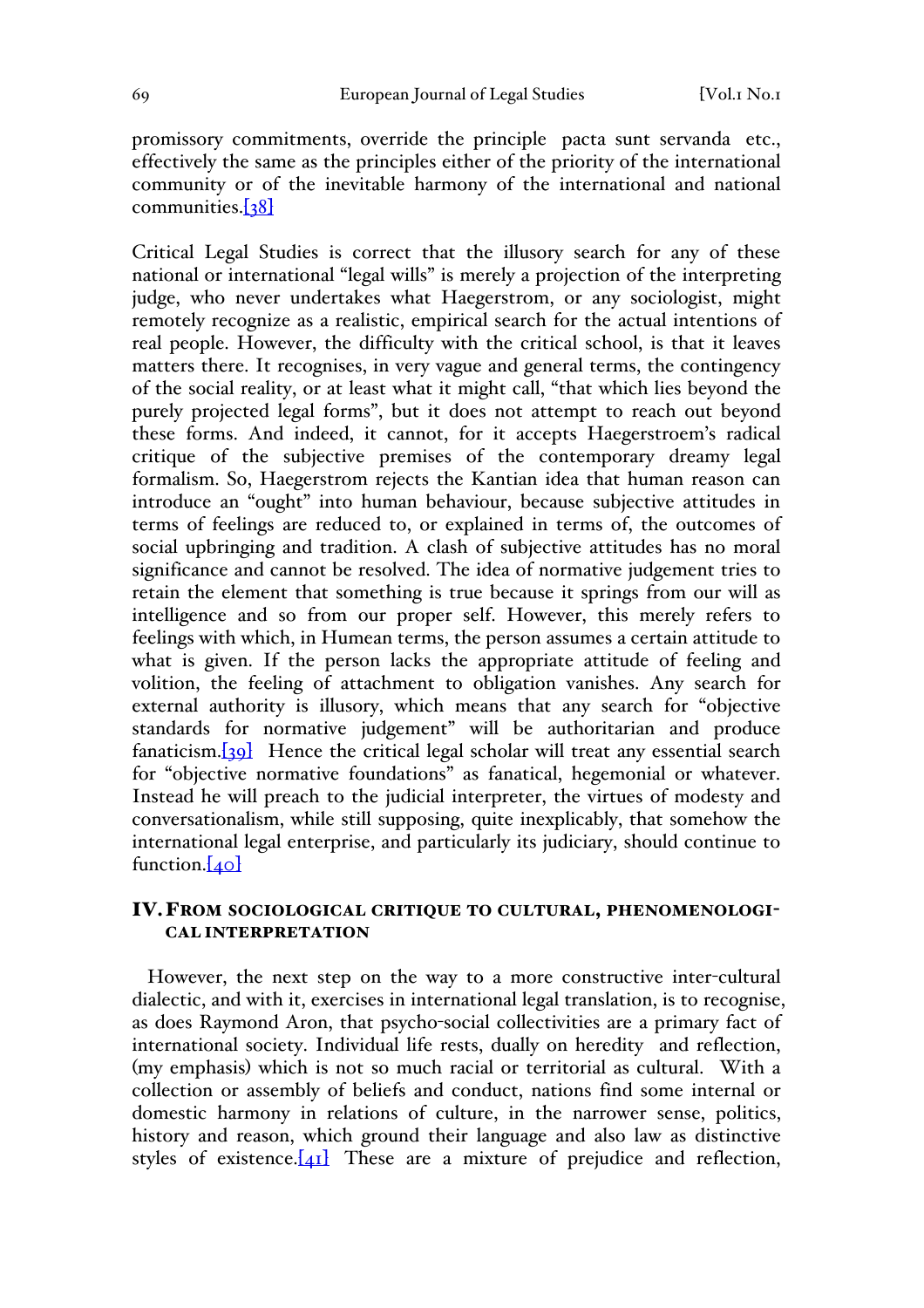whereby the nation becomes an epistemological framework of perception, expressing divergences of experiences in time and place, quite simply human limitations of horizon. The essential element of this perspective, over a purely observatory, behavioural, sociological approach, is that one recognises how cultural patterns of behaviour are shot through with human imaginings and intentions, however prejudiced and confused. As Aron says, as long as human groups have languages and beliefs, which are different, they will "mis-recognize" one another and conflicts will arise out of different hierarchies of values. Interests and strategic considerations are all to be given a special, distinctive interpretation by differing groups.  $[42]$  Aron lays stress upon the rivalry of cultures, the permanent tendency which pushes each to claim that it is superior, where the will to be a nation becomes a collective arrogance.  $[43]$ 

Indeed collective psychological investigation can lead us to even more alarming insights. Negative forces can be at work in collective identities, which need never work themselves through constructively. Depression and paranoia work sharply in the definition of difference that will equally be accompanied by a struggle for superiority. $[44]$  Since Hegel first formulated his phenomenology of the Master-Slave relationship it has been clear that at the root of modern phenomenologies of self-determination there is a vigorous if not violent struggle for self-expression. It is rooted in a logic of identity that is conflictual and anti-social in the sense that it represents a perhaps-obsessive struggle against the "outside threat" of objectification. While it may work towards the goal of inter-subjective recognition –which must suppose frontiers – the struggle is apparently inherently unstable. The Hegelian paradigm was popularized for international relations by Alexandre Kojeve's lectures on Hegel's Phenomenology of the Spirit. [45] The Hegelian influence on Sartre, and its implications for international relations theory, have been followed up by James Der Derian.<sup>[46]</sup> Its influence on feminist phenomenologies of struggle is developed by Jessica Benjamin. $[47]$ 

Yet it is precisely this dark social reality of explosive prejudice that an existential phenomenology of international law has the task to challenge and overcome, and not the dreamy worlds of formal validity that an equally formalist Critical Legal Studies denounces as vacuous. It is possible, phenomenologically, to become aware of one's embeddedness in a "sea" of prejudice, to grasp a meaning from a different standpoint, engage in acts of imaginative projection, premised, certainly, on existential uncertainty  $-$  the consciousness of an absence of foundations – but also upon the existence of constituted, intentional worlds. These worlds allow of interpenetration and we are not compelled to remain imprisoned in solipsist monologues. Nations are intentional worlds, but it is possible, for the international lawyer, to achieve transcendence, also of himself, through a dialectical process of moving from one intentional world to the other.

The fragments of legal institutions can be understood, as intentional acts, if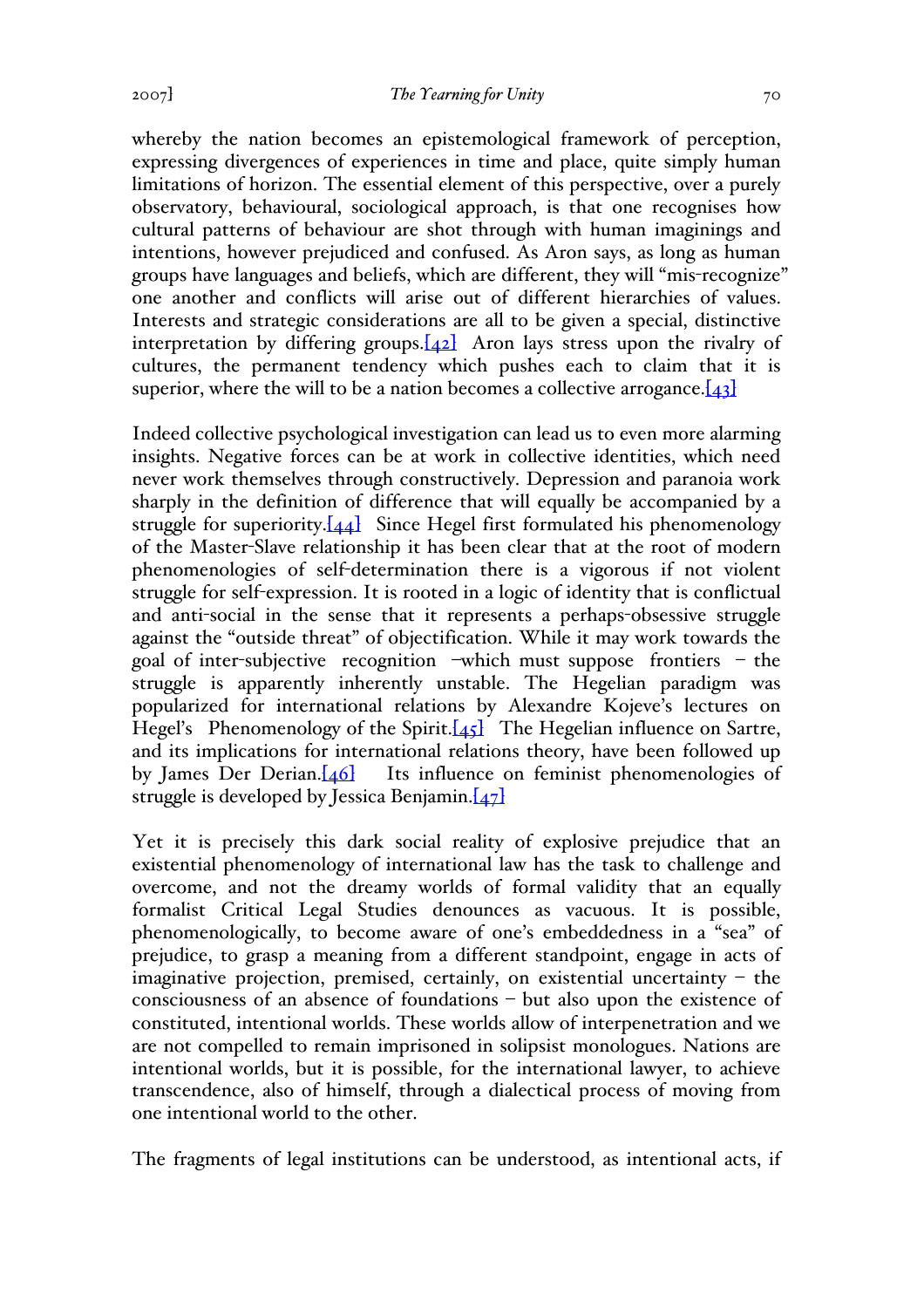placed in this wider context of relations among nations, as the cultural complexes which Aron understands and describes. "Wars" against terrorism etc. and Islamic militants, struggles over proliferation of weapons of mass destruction, quarrels over the relationship of environmental to commercial concerns (GM foods), migratory movements and asylum appeals, issues of humanitarian assistance and limits to humanitarian interventions, disputes over minority and secessionist movements – all of these issues and many others, are, in practice, embedded in concrete relations among particular groups. The essential part of a non-essentialist argument is that the parties should appreciate that their perspectives cannot have, as far as their powers of selfreflection go, any measure of objectivity. They are completely situation determined and in this sense, lack any final foundation. The following are some examples:

For instance the arguments about Iran acquiring nuclear weapons are in a context of the Palestine Israel conflict and the covert assistance of Israel by the Western powers to acquire such weapons in the 1960s and 1970s. Iran accepts, voluntarily, a legal duty not to acquire the weapons. The difficulty is the notoriously ambiguous legal duty not to enrich uranium for the purpose of developing nuclear weapons  $-$  a subjective standard. Yet the nuclear powers have also a duty to work towards their own disarmament. More especially the Non- Proliferation Treaty is itself consensual and can be denounced. Arguments about proliferation have something to do with treaty obligations, but much more to do with attitudes that communities have towards one another, themselves rooted in fairly long histories of antagonistic association. The question of equality of treatment is glaring. Arguments that "weapons cannot be allowed to fall into the hands of certain types of states" are prevalent here, and yet involve cultural, political and moral evaluations inseparable from interpretation of treaty terms. Interpretation of any scattered and random treaty obligations (why should not Israel be a party to the NPT?) will be, it can safely be said, entirely a matter of judgement by particular historical cultural communities, of other such communities.

Secondly, the security issue, war against terrorism and humanitarian atrocities generally, has become polarised between most of Europe and the United States. Ulrich Beck has offered a picture, Orwellian in character, of what the recent American impact on international law has come to, while at the same time he regards the European response as a form of stone-walling, producing global stale-mate. In particular he takes up Orwell's ideas as to how words are given opposite meaning, e.g. Fascism is Democracy, and he applies this to particular "developments" in international law, such as the doctrine of humanitarian intervention. So Beck comes back precisely to the idea of the just war. He finds it paradoxical that the most successful institutionalisations of cosmopolitan culture – the so-called societies of the language of individual and democratic freedom – lead the call for a relegitimisation and legalisation of war, (Krieg ist Frieden, Über den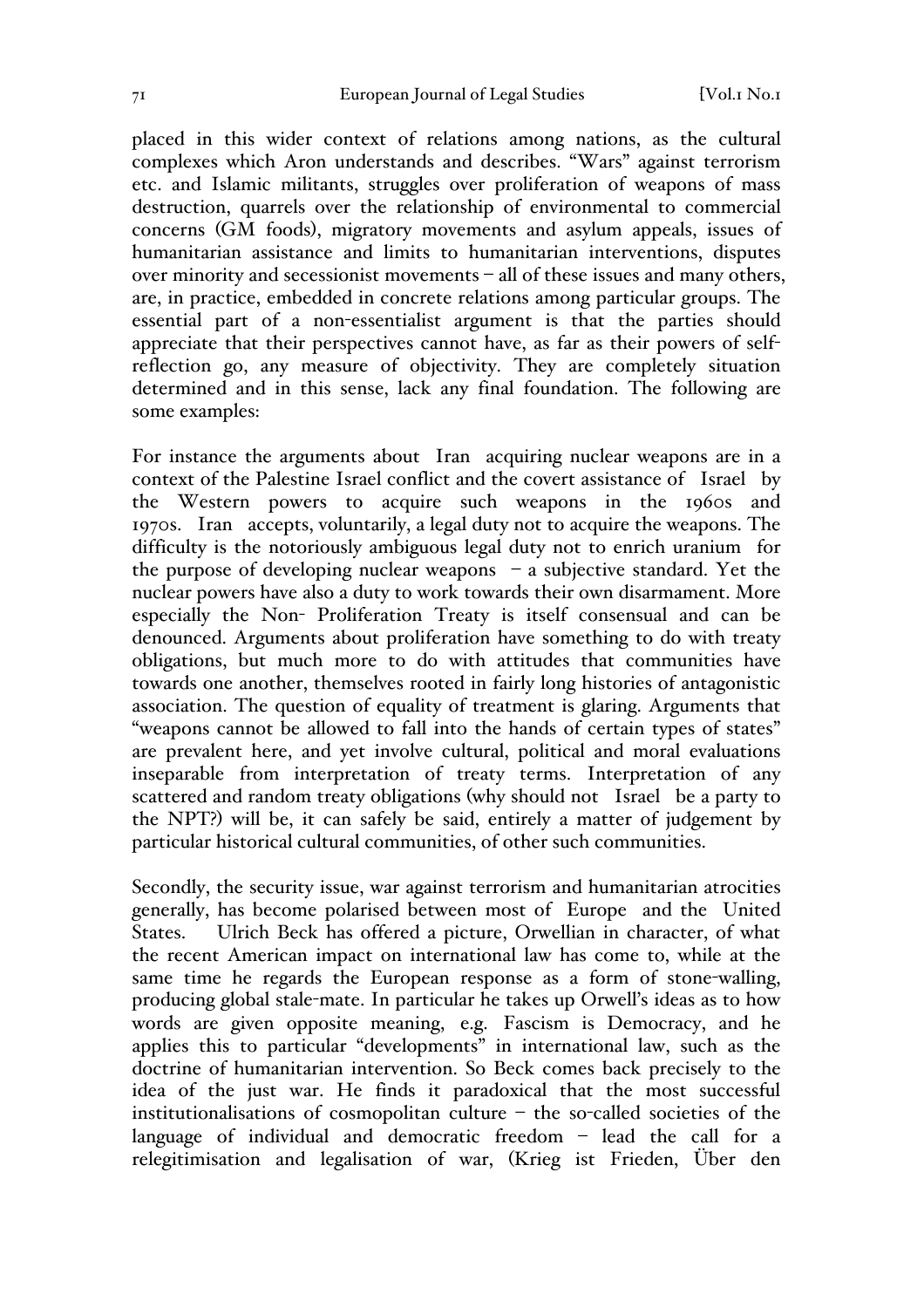postnationalen Krieg), in particular what he graphically calls Human Rights Wars and Wars against Terrorism. The boundaries that have preserved the world against total war since the 17th century, dualities such as war/peace, civil/military society, military/police action disappear. Beck speaks of a culture of world turbulence, which is a mixture of poverty, religious intolerance, racial hatred and anti-Americanism. He does not prefer the European to the American model, for just as one seeks revolutionary solutions through unilateral action, the other seeks a negotiation without force from the standpoint of the status quo. For one thing, the threats now facing Europeans and Americans, also among other threats, include a diffuse ideological terrorism (so-called militant Islam) and international criminality, a privatisation of violence, which neither European nor American models of international order accommodate. $[48]$ 

Thirdly, Beck so impressively recognises with respect to the interface between environmental and commercial questions, that we are here on the border between reason and belief, if not madness The nature of objectivity is what is at stake, both whether it exists and whether we can reach it. Dangers, whether of terrorism or more European anxieties, such as global warming and genetic food manipulation (Frankenstein foods) are real because they are real in the eyes of the beholders. The reality and the perception of dangers are difficult to separate. Indeed Beck appears to claim there is no objectivity of a danger apart from the perception of it from a cultural (meaning relative, particular) perception and evaluation. The objectivity of a danger, he says, exists and has its origin essentially in the belief in its existence. Here Beck turns his own discourse into an Orwellian paradox. That one person's mortal danger is another's infantile hysteria means that the struggle or striving for objectivity throws us completely into the realm of belief, that is, quite simply faith, that from which the conscience of the Enlightenment is supposed to have escaped. Those who believe in the dangers of atomic terrorism live in a totally different world from those who believe in the dangers of fall-out from the use of atomic energy. What shakes the NATO and the EU to the foundations is existential threat to one person and pathological hysteria to the other. How to come out of this impasse? $[49]$ 

Shweder's work on cultures makes the connection between culture and phenomenology, the philosophical framework for a non-foundational dialectic. Phenomenology, as a philosophy of the "Obvious", is a matter of becoming aware of the Self, aware of one's embeddedness, of prejudice, in the sense of the framework within which one pre-judges matters. Shweder argues that it is possible to assume that one particular culture will grasp a meaning from a standpoint different from any other but at the same time representing a striving for objective meaning which can, and should and will have an impact on others. Shweder opposes what he calls Nietzsche's ontological atheism, his reductionist reification of thought as radical subjectivist imagining, without contact with an external, objective world. Instead Shweder believes that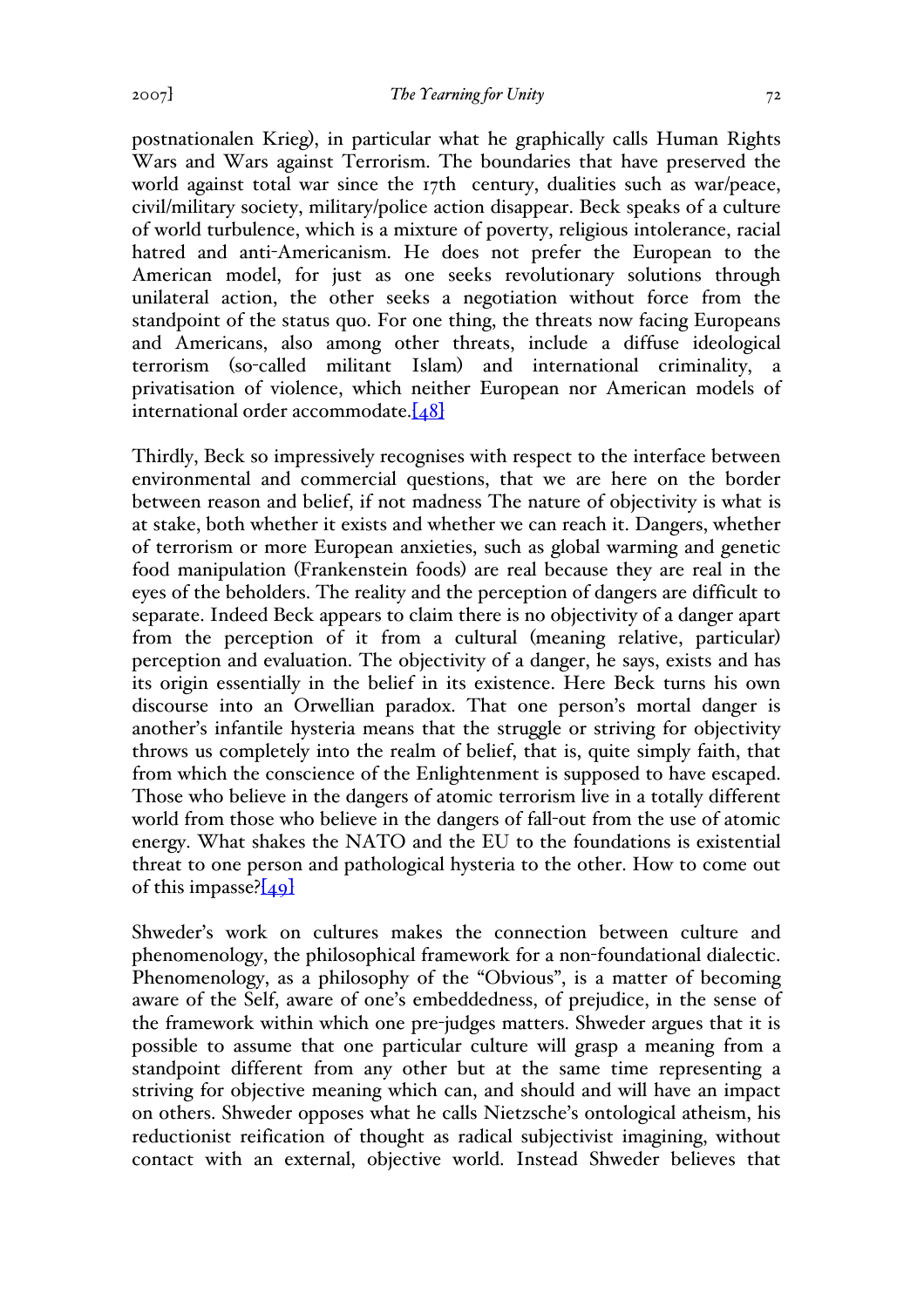existential seizures of meaning represent "irrepressible acts of imaginative projection across the inherent gap between appearance and reality". $[50]$  That is, one can come out of inherited prejudice.

Cultural psychology for Shweder is premised on human existential uncertainty (the search for meaning) and on an "intentional" conception of "constituted worlds". The principle of intentional (or constituted) worlds asserts that subjects and objects, practitioners and practices, interpenetrate each other's identities and cannot be analyzed into independent and dependent variables. A socio-cultural environment is an intentional world, in so far as a community of persons direct their purposes and emotions towards it. $\overline{[51]}$  It is not possible to achieve transcendence and self-transformation except through a dialectical process of moving from one intentional world into the next. $[52]$  It is precisely this dialectic, which saves us from the stagnant bigotry of nationalism, which legal formalists and critical legal scholars equally distrust.

### V. PHENOMENOLOGICAL PATHWAYS TO INTER-SUBJECTIVE NORMATI VITY IN INTERNATIONAL LAW

From a phenomenological perspective, international society does not have to be seen as a normative vacuum, even in the absence of the acceptance of corporatist language of global states or inter-governmentalism. A sense of obligation can arise for both the individual and society from a consciousness of a sense of identity with oneself and a memory of relationships with others. The unity of the self may possibly not have any absolute foundation because, as far as self-reflection takes us, the unity of the self is of a gradually acquired and eventually consistent pattern of acted on intentions. Obligation arises from awareness of the need for unity through consistency and through comprehension of the similar needs in the other. This position may or may not be ultimately foundational. Anyway, phenomenology itself does accept the ultimately solid nature of the individual person. Equally, while it is fashionable to say that nations are social-historical constructions, it stretches the fashion to say that, for instance China is the construction of some dissatisfied, over westernised "Chinese" intellectuals, if this is taken to mean there is no continuity from present Chinese identity, back into the 19th century and beyond. Nonetheless, for the sake of the construction of dialectical argument, the working assumption here as to the pariah spectacle of objective national essences is that they will never be grasped, as increasing selfawareness increases doubt as to the compelling nature of one's own perspective.

So, Edmund Husserl does explain that the starting point has to be the supposition of an "I" from which conscious experience originates. The "I" is not an empty ideal point. It becomes originally the one who has decided and creates a history, which persists for it habitually as the same "I". The direction towards the personal is towards how persons define themselves in relationships, friendships, marriages and unions, above all how they form mental meanings in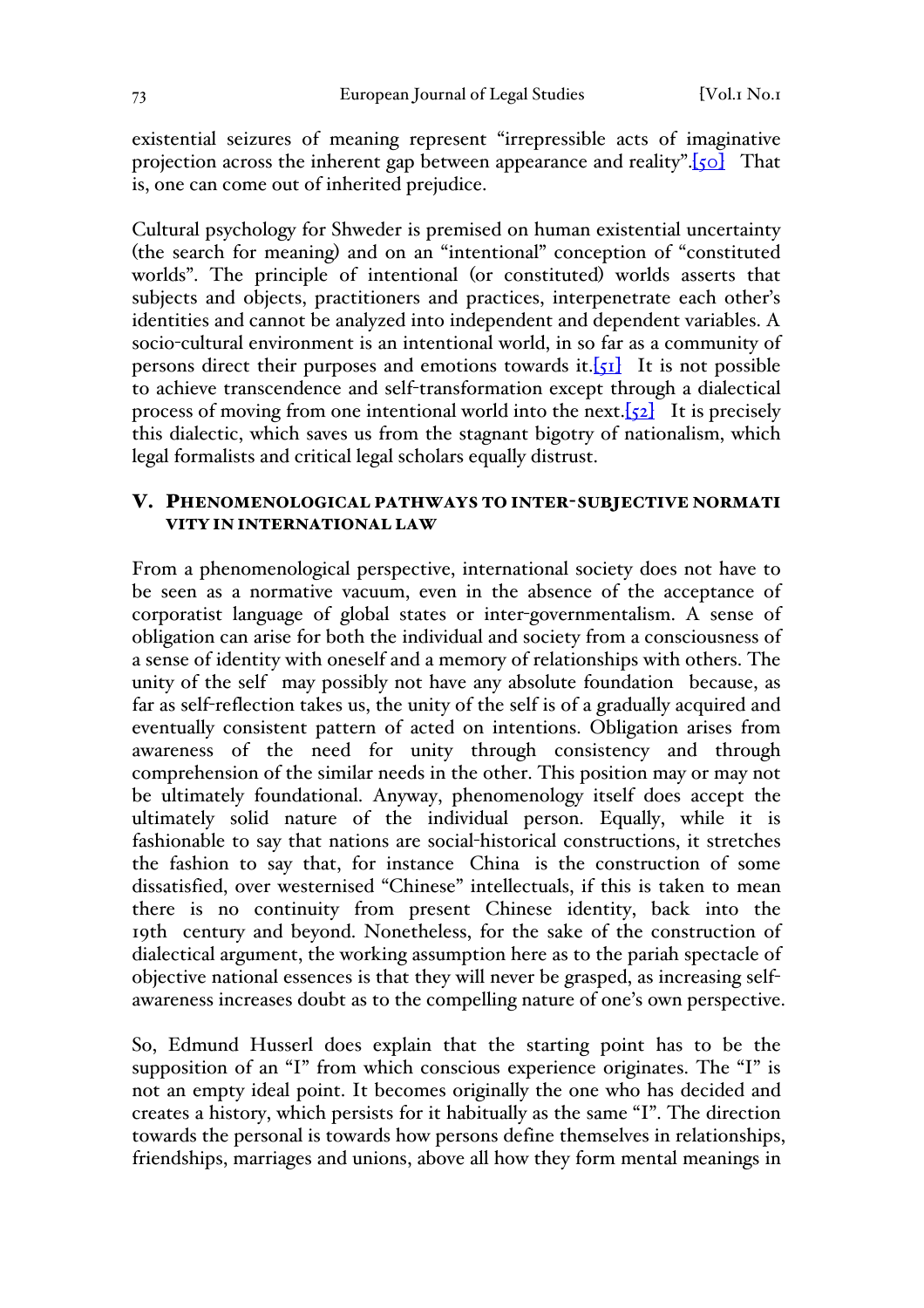a useful way. It is the self-objectification of the monad as psyche that makes the self aware of the self as self among others. This happens not in cognition but in action, in praxis. Husserl abandons the impersonal subject of Descartes, Kant etc., orienting towards the inter-subjective network. This inter-monadic relation includes a structure resistant to our arbitrary actions. It is starting from the "own" self that the alien is understood, but this contact is a matter of suffering and doing whereby the ego or man becomes a person in community. The outcome is an objective order in the sense of an intersubjective order.<sup>[53]</sup>

Something more needs to be said about the constraints of inter-subjectivity compared to the apparently transcendental search for objective validity. Intersubjectivity is the kernel point for Husserl, replacing Descartes' search for a final foundation point, such as divine veracity. $[54]$  In other words the lawyers' search for a final, "nodal" point of validity is replaced by the search for the point where mutual comprehension of intentionalities can be reached. Intentionality refers to the intending of a sense and not to some sort of contact with an absolute external world. At the same time the life of the Cogito is not an anarchic outburst but is guided by permanences of signification.[55] In other words, contrary to the "anti-essentialists" who believe that all would-be substances are purely social constructions, it is maintained that the ego does constitute the substratum of its permanent properties. The crucial point is that the ego gives itself coherence by its manner of "retaining" and of "maintaining its position-takings". This includes "my world around me", including my experience of "the other", a radical triumph of interiority over exteriority. $[56]$  The ego has to imagine itself in order to break away from itself as brute fact. Yet this imaginative selfdistancing is anything but a self-construction. It bridges the disparity between positing of the self and the positing of "the other" in a subjectivity in general. There is a capacity to bring the presence of "the other" back to the presence of the self, because of the power of consciousness to go beyond the latter into its implicit horizons.[57]

The crucial next step is to realise that the histories of nations, in Aron's sense, places them in the grip of inter-subjective constraints similar to those that affect individuals, and these nations the myth of the Tower of Babel would have us believe, have always existed in one form or another. $[58]$  It is the intersubjective constraint that exists at this level, which is crucial for international law. These debates themselves only make sense in the context of a material definition of the personality of the state as an historical cultural community, the descriptive analysis of which has also to be evaluative. The most helpful categorisations here are from Barry Buzan, in terms of mature and immature political societies, also embedded in institutionalised structures. The definition and application of international legal rules can be understood, across the board in terms of a phenomenology, to a greater or lesser extent, of maturity and immaturity, i.e. in the anthropomorphic sense of being self-assured,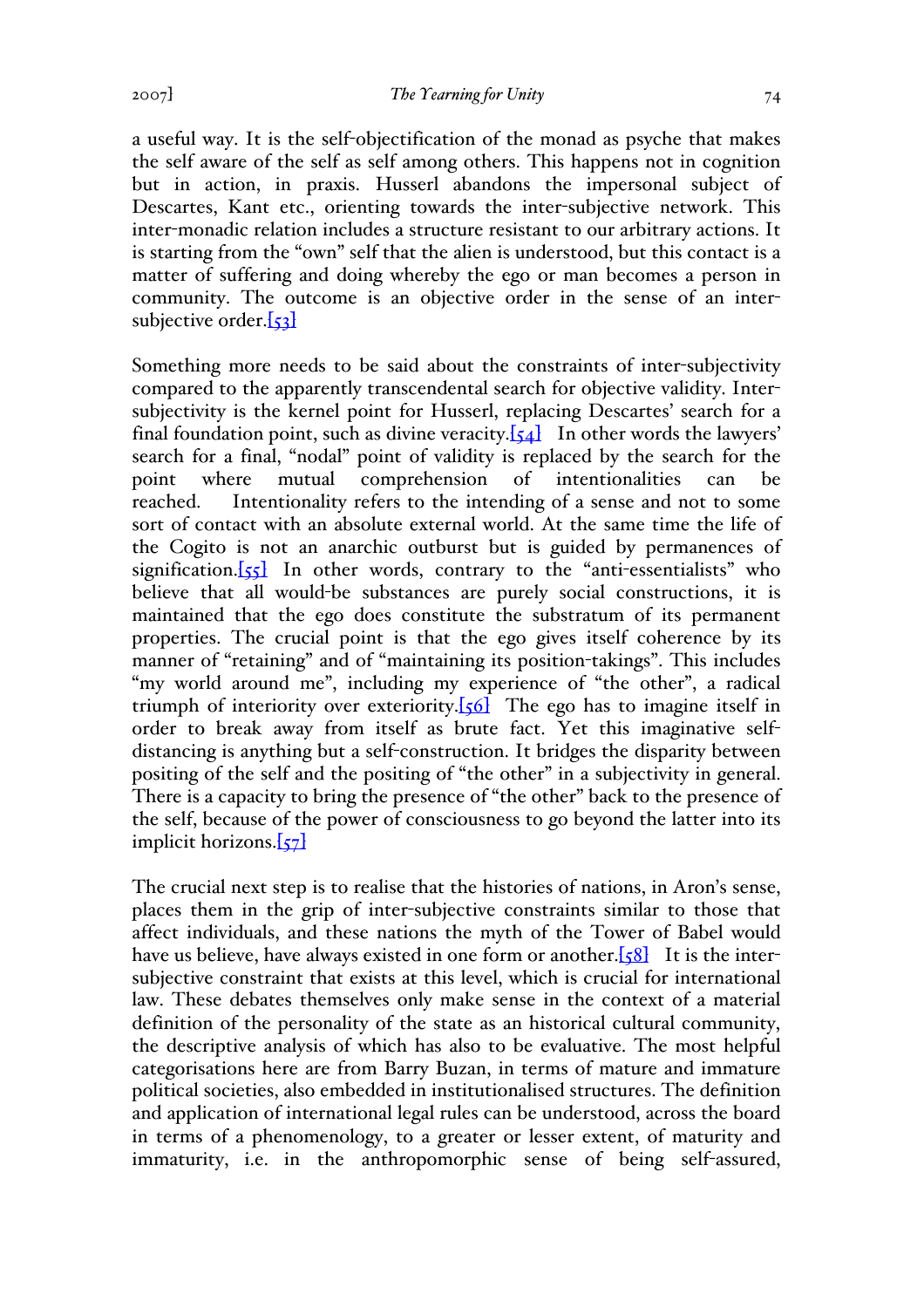balanced, internally stable, in contrast to being fragmented, disturbed, or otherwise prone to attack others.[59] At the same time his definition of  $(im-$ )maturity extends to relations among states, for instance India and Pakistan, or the United States and the Soviet Union during the Cold War. Clusters of relationships cover a mixture of (im- )mature relations. How far two states define themselves against one another depends on the circumstances. The state practice needs to be illustrated more fully with respect to clusters of recognisable international legal rules.

One may take an example of how international law needs to be seen in the context of its embeddedness in inter-communal relations by looking at the law on the use of force and particularly the idea of self-defence against the threat of danger from another country. Buzan identifies precisely the problem of defining ideas of "threat" and "security" in a manner, which is decisive for international law. The formalist international law concept of threat of force or use of force is purely directed against the physical territory and "physical" institutions of the state, in particular its government officials. This is to ignore the vital element of the character of the state, itself dependent upon distinctions between the idea of the state, the institutions of the state and its physical base.<u>[60]</u> Whether a state such as the US feels "threatened", e.g. by the Soviet Union, in the time of the Cold War  $(1982)$ will depend crucially upon the part played by anti-communism in the construction of the idea of the United States. This type of inherent instability continues to be built into many of the world's "trouble spots", particular Israel/Palestine and India/Pakistan. It is difficult to see how "threats" to security can be eliminated in these areas without a fundamental change in the idea, and, at the same time, the institutions and physical base of these states. The viability of legal rules based on reciprocity, such as mutual recognition, of equality and non-intervention is put into question in these cases.

Equally decisive are internal weaknesses in the idea of the state as such. When the population have no common interests, purposes and ideas, the society or population of the state will be liable to internal divisions which will automatically lead other states to treat the physical base of that state as a legal vacuum, making it prey to various levels of intervention. A mature anarchy in the relations of states supposes that the states are themselves mature as distinct from immature. By mature Buzan means "well ordered and stable within themselves". $[61]$  Only mature states can support strong common norms for the system as a whole. The idea of international law expresses this mature anarchy, mutual recognition of sovereign equality, the right of national self-determination, the sanctity of territorial boundaries, the resolution to settle disputes without recourse to force and, most importantly, refraining from interfering in the domestic affairs of other equal states. Any state, which does not reach the necessary level of maturity automatically, falls out of this net of reciprocity and the vacuum of physical space that it represents is not filled by international law. So the international lawyer has to make his way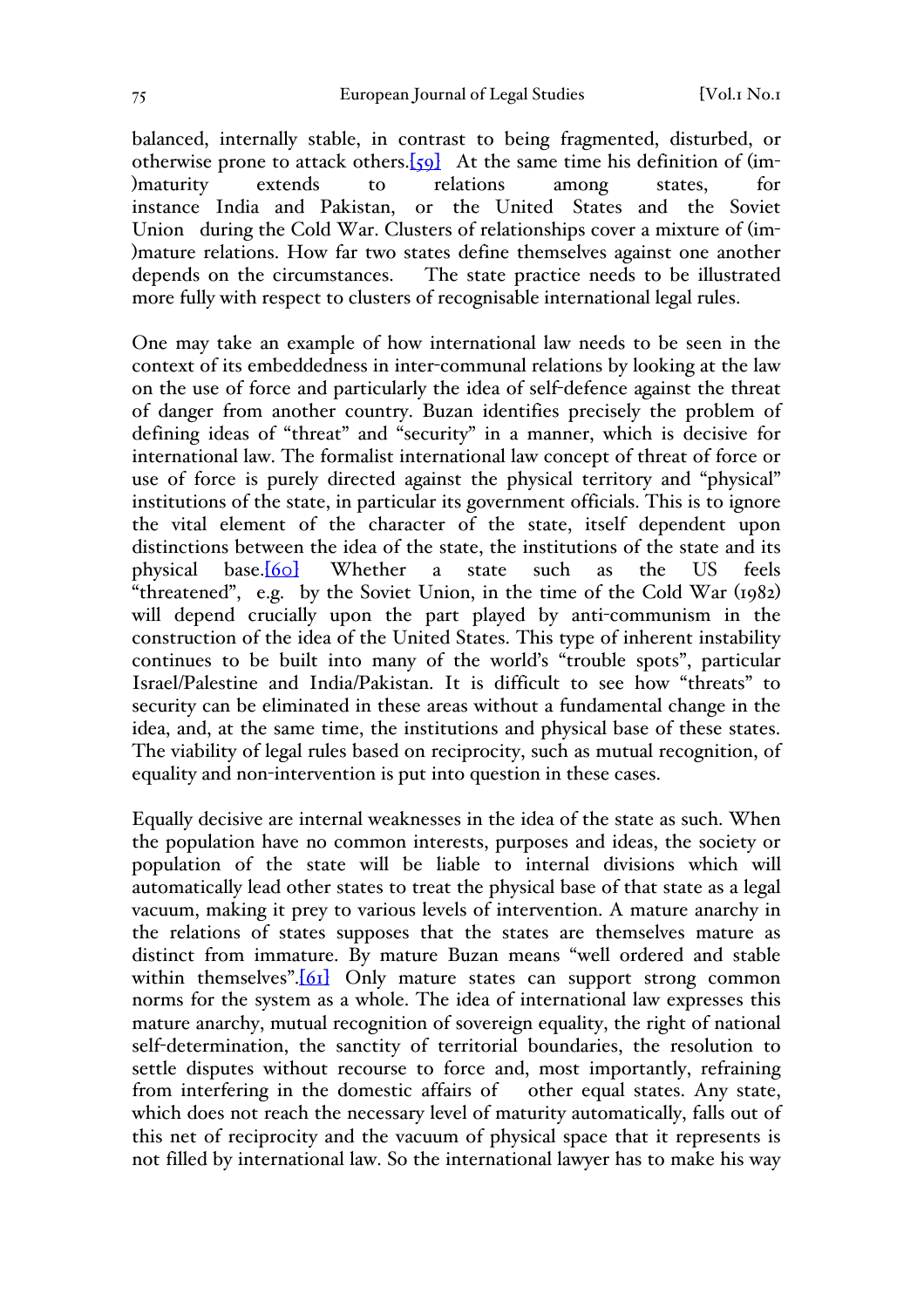through a web of ideas, expressing political culture, more or less unevenly within and between states, and it is these alone that can possibly support a law based upon reciprocity. If the unity is not there, the law cannot create it, because normativity -as inter-subjective constraint- can only develop and function if there is a minimum of stability and coherence in the intentions of the partners. In this sense the legal order remains non-foundational.

It would be useful, by way of a concrete example, to show how the deformation of relations among several states can work to disadvantage and indeed harm in relations with third states. It is no part of the phenomenological approach outlined here, that somehow a cast iron method has been devised to uphold the existing fabric of international law. Quite the contrary – if the personality of the individual or the state fragments, then any hope of legal order will fragment with it. It is only by understanding, or becoming aware of the facts of, and dynamics of this fragmentation that any hope of recovering maturity exists. This does not have to happen. Somehow it rests upon the free choice of persons and communities, who can as easily be the cause of the destruction of others as of themselves. The task of the academic, independent, international lawyer or whomever, remains, at most, as a mediator, to translate the confusion of fragmented relations into a lucidity that might pave the way to an international calm. Whether he can rise to the occasion is anyone's guess. The non-foundational world is not one full of predictable methods and foolproof techniques.

The example chosen is the UK participation in the US aggression against Iraq in 2003. There may be many valid explanations of the motives of the Blair Government, but the one suggested here, is to see its decision for war as enmeshed in the dependency of the so-called special relationship between the two countries. This may be seen, briefly, without cataloguing the whole episode once again, in placing in context an important meeting in the summer of 2002, alongside the faraway participation of the UK in the Korean War in 1950. The UK intention to go to war is clearly demonstrated to have dated at least from the time of a meeting in 10 Downing Street London on 23 July 2002. $[62]$  The key features of this meeting are that the US has decided to take military action and the UK is going to support that. The problem, so to speak, given that Britain is a democracy, is to how to manage public opinion within Britain, not whether the UK should follow the US. The latter choice is impossible to make, given the present level of consciousness of British elites.

In the words of the Foreign Secretary, Jack Straw, while Bush had made up his mind to take military action, "[...] the case was thin. Saddam was not threatening his neighbours, and his WMD capability was less than that of Libya, North Korea or Iran. We should work up a plan for an ultimatum to Saddam to allow back the UN weapons inspectors. This would help with the legal justification for the use of force...."(my italics). $[63]$  Clearly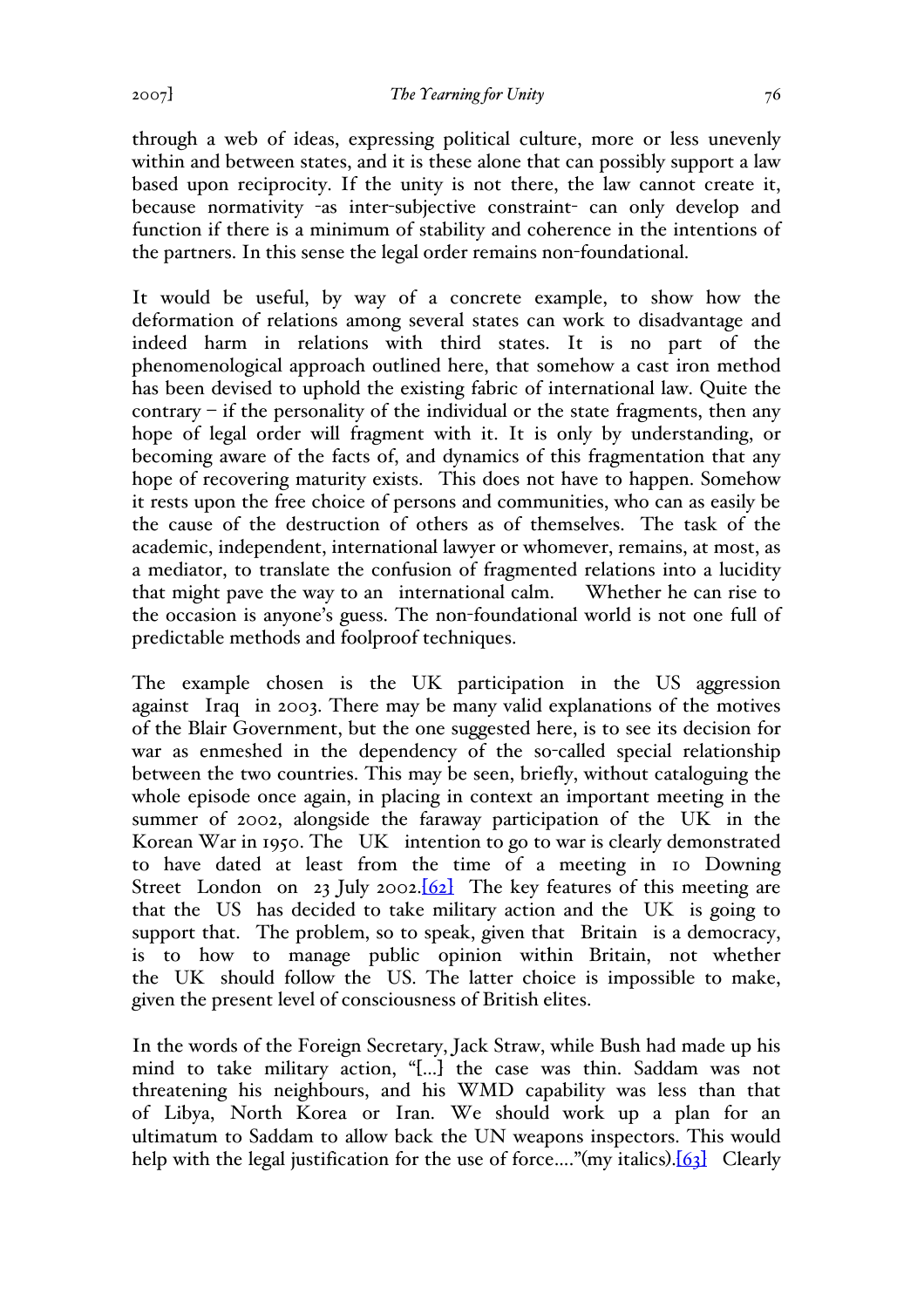the Foreign Secretary was concerned with problems of public presentation, with what he himself thought to be a weak case, this approach was also endorsed by the Prime Minister; he said "it would make a big difference politically and legally if Saddam refused to allow in the UN inspectors… There were different strategies for dealing with Libya and Iran. If the political context were right, people would support regime change. The two key issues were whether the military plan worked and whether we had the political strategy to give the military plan the space to work" (my italics).

The Attorney General, Lord Goldsmith, said that the desire for regime change was not a legal base for military action, nor was either self-defence or humanitarian intervention grounds that could be used in the circumstances at present, and use of a prior UNSCR 1205 would be difficult.

The issues to do with oscillations in the legal advice of the Attorney General, Lord Goldsmith to his government on the question of war, are well known. I wish here only to highlight one part, the influence of the US international lawyers upon him. What I consider significant is the view that what moved Goldsmith from the position that UNSCR 1441 used unclear language allowing arguments on both sides, to the standpoint that a reasonable case could be made for it reviving UNSCR 678, was a visit to the US. This aspect of the history is extensively reported in The Observer May 1, 2005. Goldsmith was sent to Washingtonby the Foreign Secretary, Jack Straw, to "pit some steel in his spine", as one official said. On February 11, 2003 he met William Taft IV, Powell's chief legal adviser, and after a "gruelling 90 minute meeting in Taft's conference room 6419, he met many other key lawyers, including John Bellinger, legal adviser to Condoleezza Rice, National Security Adviser. Bellinger is reported to have said: "We had trouble with your Attorney, we got there eventually". Taft commented to The Observer, that all the American legal advisers told Goldsmith their views in the same way and he did not at the time indicate what his own conclusion would be. The Observer reports of Taft: "Laughing he added: 'I will say that, when we heard his statement in Parliament, which was the next thing we heard about, what he said sounded very familiar'".

The real challenge for anyone wishing to reflect upon these apparent streams of consciousness, whether of the politicians or the lawyer, Goldsmith, is to fathom the intensity of the Anglo-American relationship. All is predetermined by the felt necessity to follow whatever the Americans are going to do. This is a permanent feature of British foreign policy at least since the Korean War. It is not a party difference in Britain, except for the minority Liberal Democrats. The Conservatives are still saying that, even without evidence of Weapons of Mass Destruction and even with the legal mess, they support the decision to go to war againstIraq. It is impossible in the space here to exhaustively describe the phenomenon of "the need to be with the Americans", but one can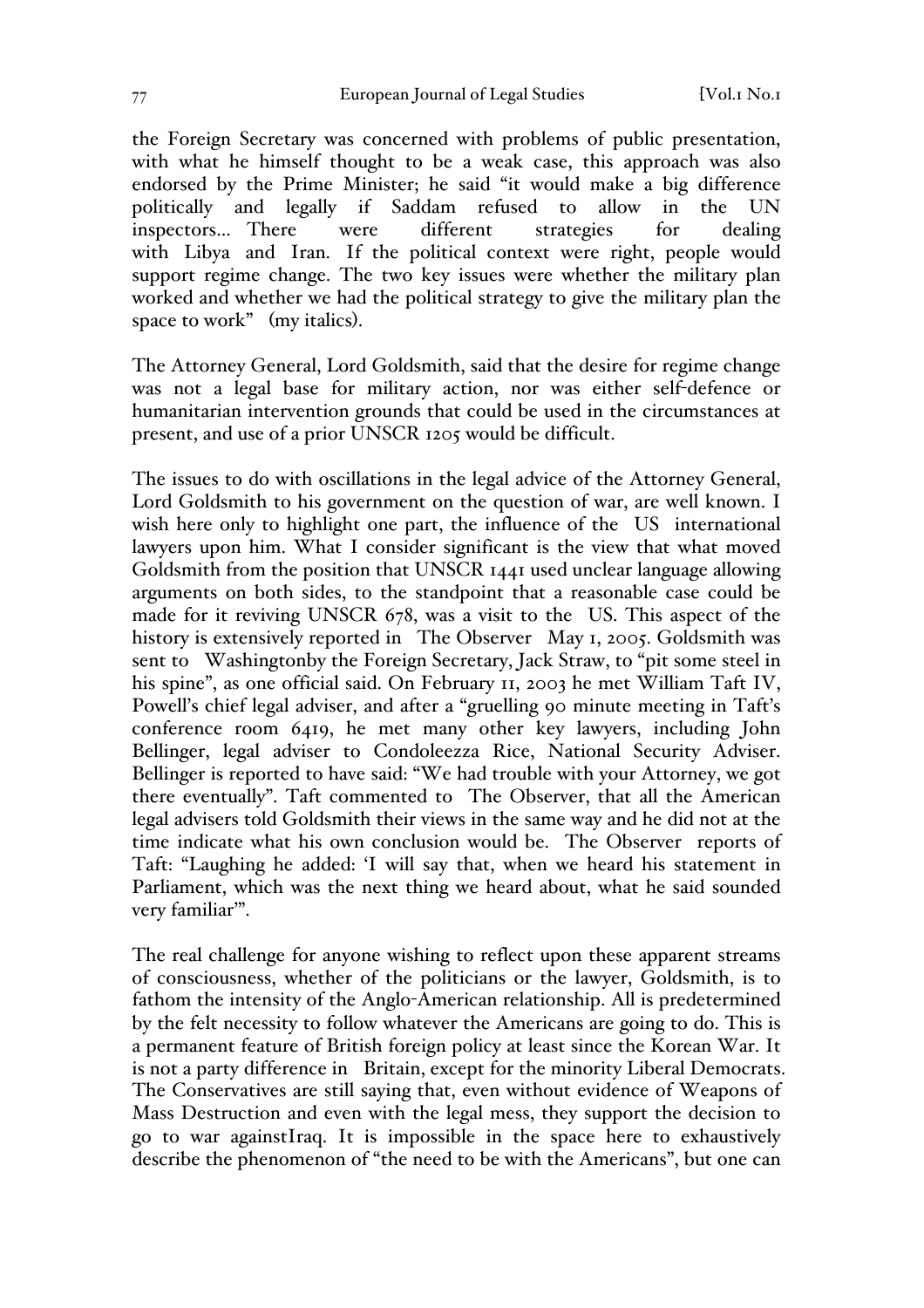illustrate it from the decisions of the British Cabinet in January 1951 to embrace the American demand for whole-scale rearmament, despite the internal advice that it would be disastrous for the rejuvenation of the British post-war economy. While Anaurin Bevan, the Minister of Health could not believe the American argument that the Soviet Union posed an urgent threat of a full-scale attack on the West (and resigned from the Cabinet), Hugh Gaitskell, as Chancellor, "[…] in relation to the Cold War acted within the Cabinet as the influential voice of subservience to America, as a British quisling […]. Since Gaitskell thus wholeheartedly embraced America's anti-Communist crusade and the Western rearmament driven by it, he was resolved that expenditure on defence must be preserved at the cost of the health service [...]". In their resignation speeches Bevan and the future Prime Minister Harold Wilson explained the rearmament programme "was more than the economy could bear without crippling damage". $[64]$ 

This is one of innumerable further examples, which Barnett gives, from the British National Archive, of a policy of subordinating British state interests to those of the United States, which Barnett thinks can only be explained, if at all, in terms of some extraordinary, and in his view, mistaken trust that Britain feels towards the United States. Whether the relationship is always so consistently intense, in the case of the Iraq war the sheer ferocity of this relationship effectively undermined any prospect that Britain could observe the rules of the UN Charter. This perception cannot be reached by international lawyers adopting a quasi administrative law search for breaches of legal competence through exploring such corporatist formalities as British House of Commons and Cabinet votes, but go instead to the heart of what Haegerstroem calls "the forces operative within the group", the sofa politics of Prime Minister Blair's inner circle and the closed circles of military and civil servants who see themselves as dependent on this sofa politics.<sup>[65]</sup> This is where one has to go to understand why what happened did happen and it is also the target to be deconstructed if it is not to happen again.

### VI.CONCLUSION

What is demonstrated by this final example is that any in-depth exploration of serious conflict about the place of international law in inter-state relations has to show that however lucid individual politicians and lawyers may think they are, structural anthropology is correct that their very language and thought patterns will be embedded so deeply in their ethnic-cultural context that arguments about truth/falsity, honesty/deception will be impossible to unravel. One is, as an accidentally external, cultural legal critical voice, up against such a density and stubbornness of opinions and convictions that it appears impossible to move forward with rational argument. Debate can only take on a personal language of individual accountability and responsibility, in which doctrine i.e., the struggle of individual, relatively independent academic international lawyers, has a part to play. They try to call both political leaders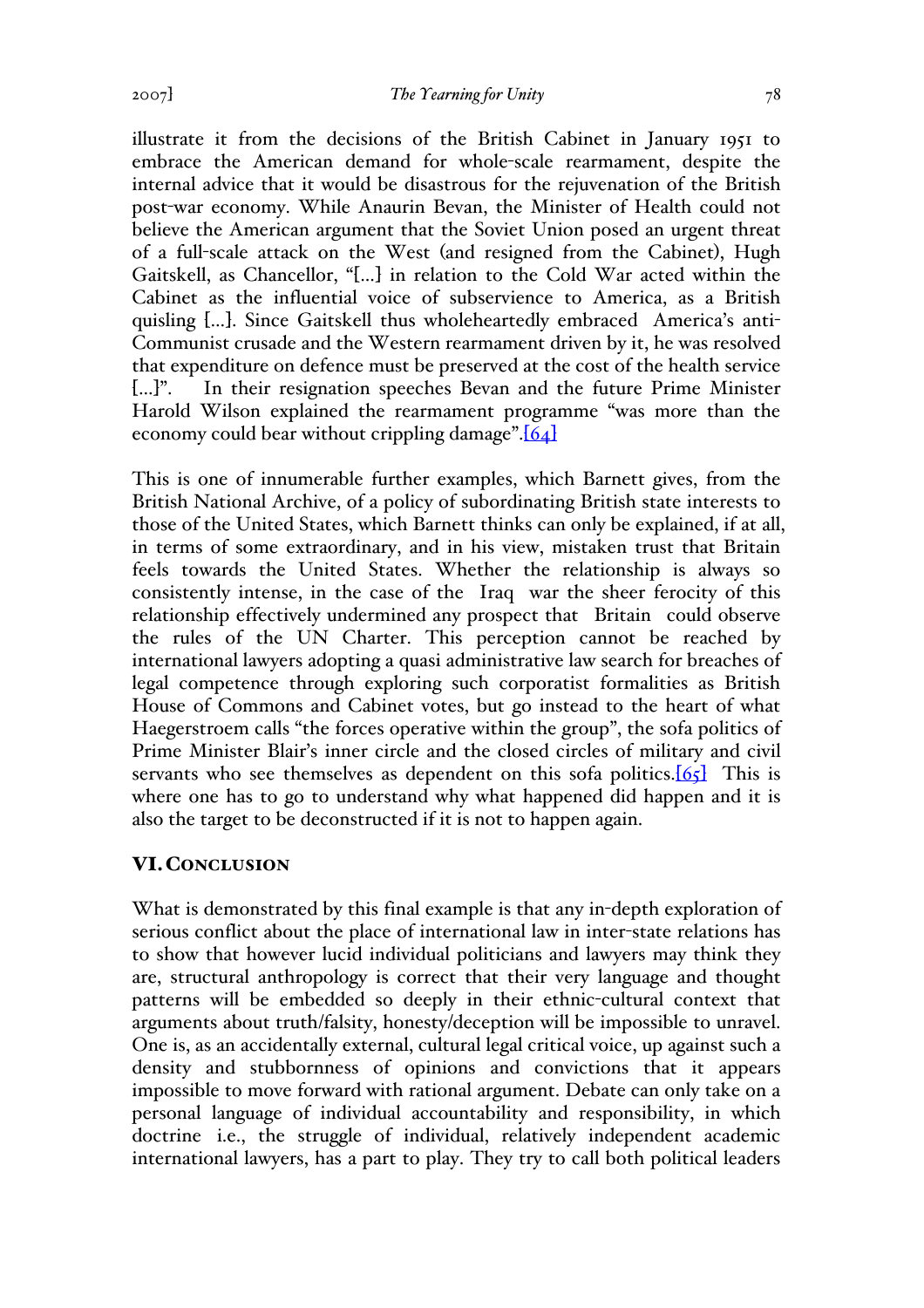and government lawyers to account by appeal to international standards.

The difficulty for the very idea of international legal order remains its seriously inchoate institutional character and that international law ideas held nationally are embedded or even encrusted in prejudices and emotions tied up with the national history and identity of the country and its favoured international associations, i.e., special relationships. Behind the inchoate international nature of international legal order lies the perpetual threat of unilateralist, in the sense of solipsistic activity by states. It is also the counterpart of a relative lack of international institutional authority. The only response to this deficiency, however weak, remains international legal doctrine. Doctrine is itself weaker than ever in its foundations. It rests on nothing more than the non-foundational, inter-subjective dialectic which can challenge the prejudices of individuals who claim an individual sovereignty for the meaning of the language they use, however comically they may be enmeshed in prejudices which only a most elaborate anthropological and phenomenological analysis can unravel. As for a positive outcome it can only come, if at all, from live and personal dialectical engagement. Learned writing has to be accompanied by social confrontation before there is any prospect of psychological movement. It is conceivable that the individual scholar can reconstruct the entire process from within himself, but this is most unlikely.

It is the corporativist myth of the state, grounded in the political theory of contractarianism, which leads the international lawyer astray from the real ground of inter-subjective dialectic in legal relations among states, into the sterile world of inconclusive arguments about legal competences of states, of the legal validity of their behaviour. Legally transcendent standards and transcendent legal authorities to interpret and enforce these standards are logically conceivable to the imaginations of legal formalists, but their implementation within the next centuries will only mean the coercion of some nations by others. In the meantime let us try to understand why we quarrel so much.

#### **REFERENCES**

------------------------------------------------------------------------------------------------------

<sup>\*</sup> Professor of Public Law, University of Aberdeen.

<sup>[</sup>1] A letter from Karine Caunes, 08.11.06

<sup>[</sup>2] A. CARTY, The Decay of International Law? A Reappraisal of the Limits of Legal Imagination in International Affairs, Manchester University Press, 1986, to whose arguments Ms Caunes kindly refers in her letter.

<sup>[</sup>3] I prefer the expression non-foundational to anti-foundationalist, as the latter expresses an aggressive conclusiveness about the concrete circumstances of individual persons and nations, which would, in my judgment, need to be individually demonstrated. Anti-foundationalists tend not to feel they need to take the trouble to do this.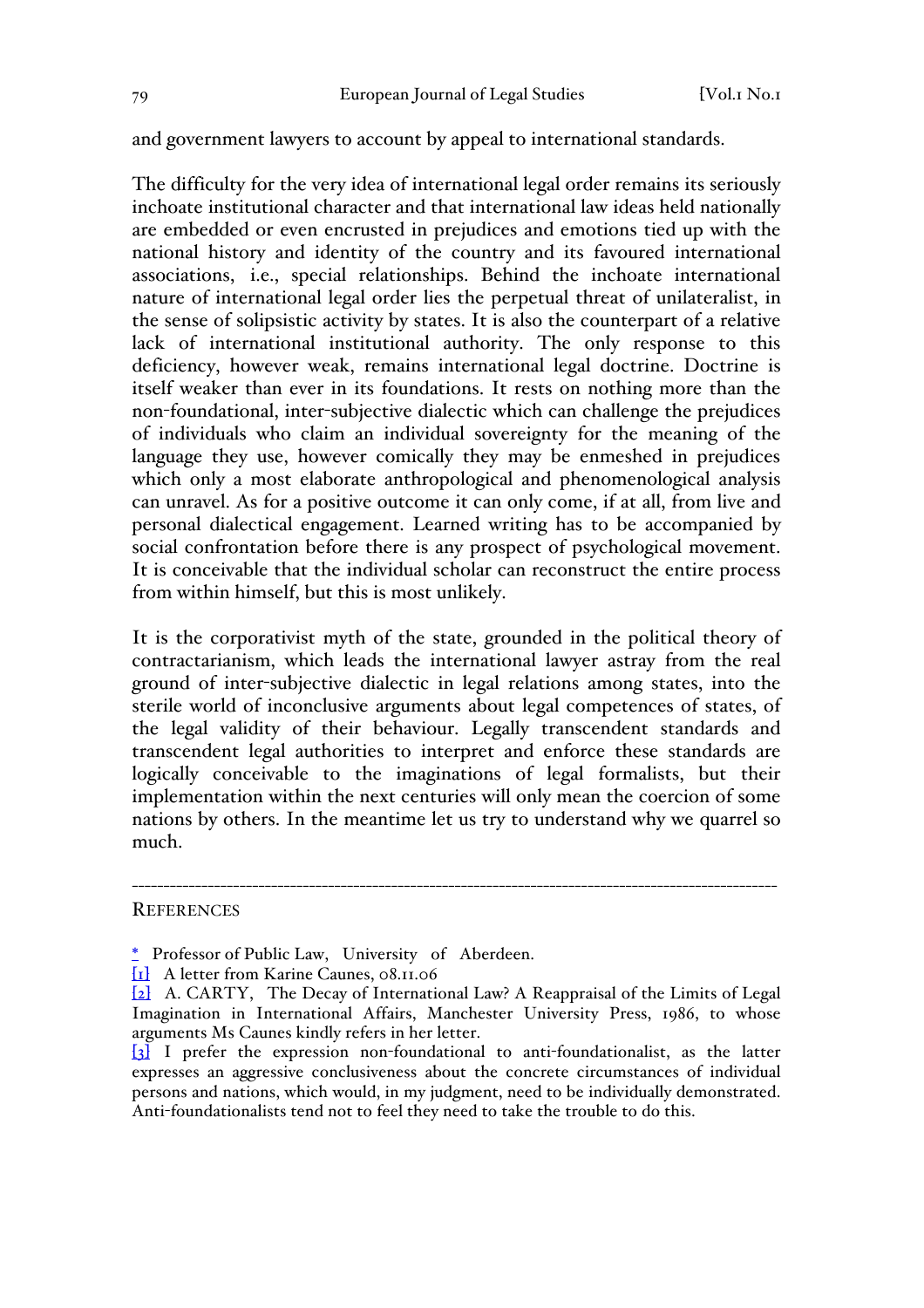[4] This will still involve some repetition of arguments already published, but since they have not evoked a positive response, as far as I am aware, they probably need more succinct expression.

[5] So graphically and accurately described by the Russian President, Putin, at the Security Conference in Munich on the weekend of the 10-11 February 2007.

[6] J. COMBACAU and S. SUR, Droit International Public, 1st ed., Paris, Domat Montchrestien, 1993, p. 268.

 $\lbrack 7\rbrack$  Ibid.

[8] Ibid, p. 226.

 $\lbrack 9\rbrack$  Ibid, p. 269.

[10] NGUYEN QUOC DINHP, D. AILLER and A. PELLET, Droit International Public, 6th ed., Paris, Librairie Générale de Droit et de Jurisprudence, 1999, pp. 407-408. [11] D. ALLAND, Droit International Public, 1st ed., Paris, PUF, 2000, in the Chapter by H. ASCENSIO, "Etat", pp. 99-ff, § 91.

 $\boxed{12}$  Ibid,  $\S\S$  73-75.

[13] P.M. DUPUY, Droit International Public, 4th ed., Paris, Dalloz,  $\zeta$  133.

[14] Ibid, §§ 30-34 and 130-132.

[15] J. COMBACAU and S. SUR, Droit International Public, 1st ed., Paris, Domat Montchrestien, 1993, pp. 219-220.

[16] J. BARTELSON, A Geneology of Sovereignty, Cambridge, Cambridge University Press, 1995, p. 128.

[17] Ibid., p. 110.

[18] Ibid., pp. 130-131; Bartelson applies these remarks to Vitoria.

[19] Ibid., a summary of the whole of Bartelson's chapter 5, 'How Policy Became Foreign', pp. 137-185.

[20] Ibid.

[21] O. O'DONOVAN, The Ways of Judgement, Cambridge, Eerdmans, 2005, p. 140. [22] Ibid., p. 150.

[23] Ibid., pp. 155-156.

 $[24]$  Ibid., p. 163.

 $[25]$  Ibid., pp. 219-220.

[26] Ibid., p. 214.

 $[27]$  Ibid., p. 214.

[28] R. KAGAN, Paradise and Power, London, Atlantic Books, 2003, p. 65.

[29] Ibid., p. 41.<br>[30] Ibid., p. 88.

 $\begin{array}{cc} \boxed{30} & \text{Ibid., p. 88.} \\ \boxed{31} & \text{Ibid., p. 94.} \end{array}$ 

 $\begin{bmatrix} \boxed{31} \\ \boxed{32} \end{bmatrix}$  Ibid., p. 94.

Ibid.

 $[33]$  Ibid., p. 95.

 $[34]$  Ibid., p. 96.

[35] A. HAEGERSTROEM, Inquiries into the Nature of Law and Morals, edited by K. OLIVECRONA, translated by C.D. BROAD, Almqvist and Wiksell, Stockholm, 1953, pp. 36-38.

 $[36]$  Ibid., pp. 39-42.

[37] Ibid., pp. 43-45 and 48-51. Of course Haegerstroem applies his views only to the contractarian theory of the state. I endeavour to elaborate their international law consequences.

[38] This style of critique of particularly French international law formalism is set out by C. APOSTOLIDIS, Histoire du droit international: Doctrines juridiques et droit international; Critique de la connaissance, Paris 1991.

[39] See J. BJARUP, "Reality and Ought: Haegerstroem's Inaugural Lecture Reexamined", Scandinavian Studies in Law, 2000, pp. 57-68.